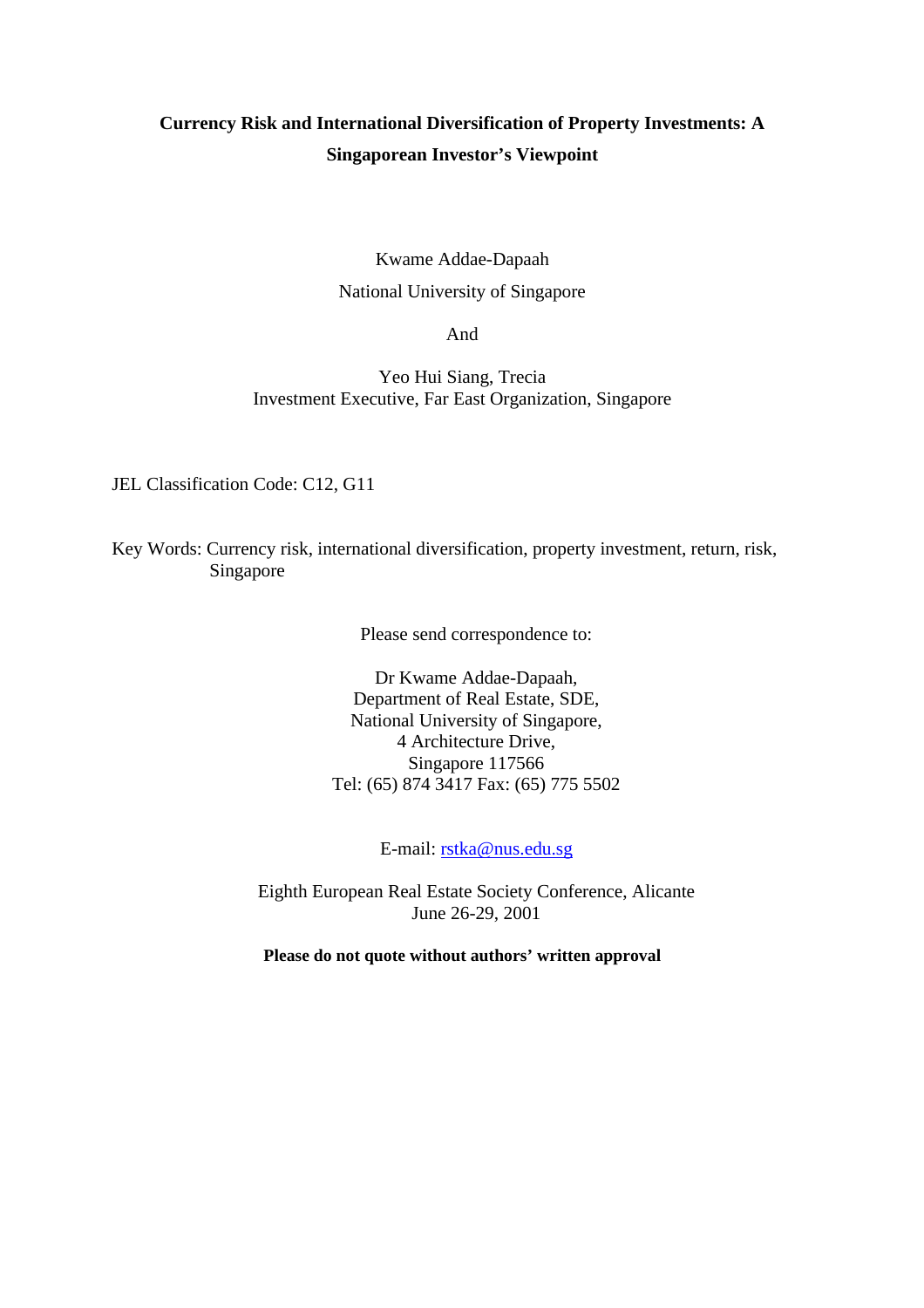#### *Abstract*

*International diversification of investments has been acclaimed to provide enhanced portfolio return and reduced risk. However exchange rate volatility could negate the enhanced return. Therefore, this paper is aimed at evaluating the impact of currency risk on the return/risk of international direct property investments. The paper is based on the return data for fourteen countries from 1986 to 1997 inclusive. Because of the peculiar nature of real property investment, which precludes short selling and riskless borrowing, Matlab Optimization toolbox (a computer software) the optimal portfolio composition from which the efficient frontiers are plotted. Furthermore, the Singapore dollar is used as the base currency to reflect the viewpoint of Singapore investors although analyses based on the currency of any of the sampled countries should produce similar results. Analyses of the return data reveal that currency risk had a devastating effect on the investment return for some individual countries albeit hypothesis test indicating, on the whole, that there is no significant difference between currency-unadjusted and adjusted returns. Similarly, it was found that the difference between the unadjusted and adjusted optimal portfolio returns is insignificant from any practical business perspective. This implies that hedging a well-diversified portfolio of international property investments may not be cost effective.*

### **Introduction**

The growth, integration and deregulation of the world financial markets, as well as changes in international politics and economic policies, have resulted in increased global investment opportunities (Newell and Worzala, 1995). It is no wonder then, that international diversification of portfolios (especially real estate portfolios) is gaining credence among Singaporeans, given the impetus from the government to venture overseas.

According to Boydell and Clayton (1992), the main advantages derived from holding property as an investor stem from its potential for growth to ensure security of capital, and its flexibility based on different performances due to geographical spread. Furthermore, foreign property investment is relatively a secure medium for wealth maximization, which yields attractive returns. However, Liow (1995) points out that direct investment in property can be highly risky due to its indivisibility, illiquidity and large capital outlay. In addition, Solnik (1991) suggests that difficulties in monitoring performance, taxation and ownership complications make international real estate investment impractical on a large scale. He does, however, note the growth of negotiable forms of investment such as pooled funds or mortgage-backed bonds where the appropriate amount of property to hold in a multi-asset portfolio has been a topic of much published research (see Frazer, 1988; Ross and Zisler, 1988; Webb, Curio and Rubens, 1988). In addition to concurring that the inclusion of real estate in a pure financial asset portfolios provides improved mean-variance efficiency. Friedman (1970), Pellatt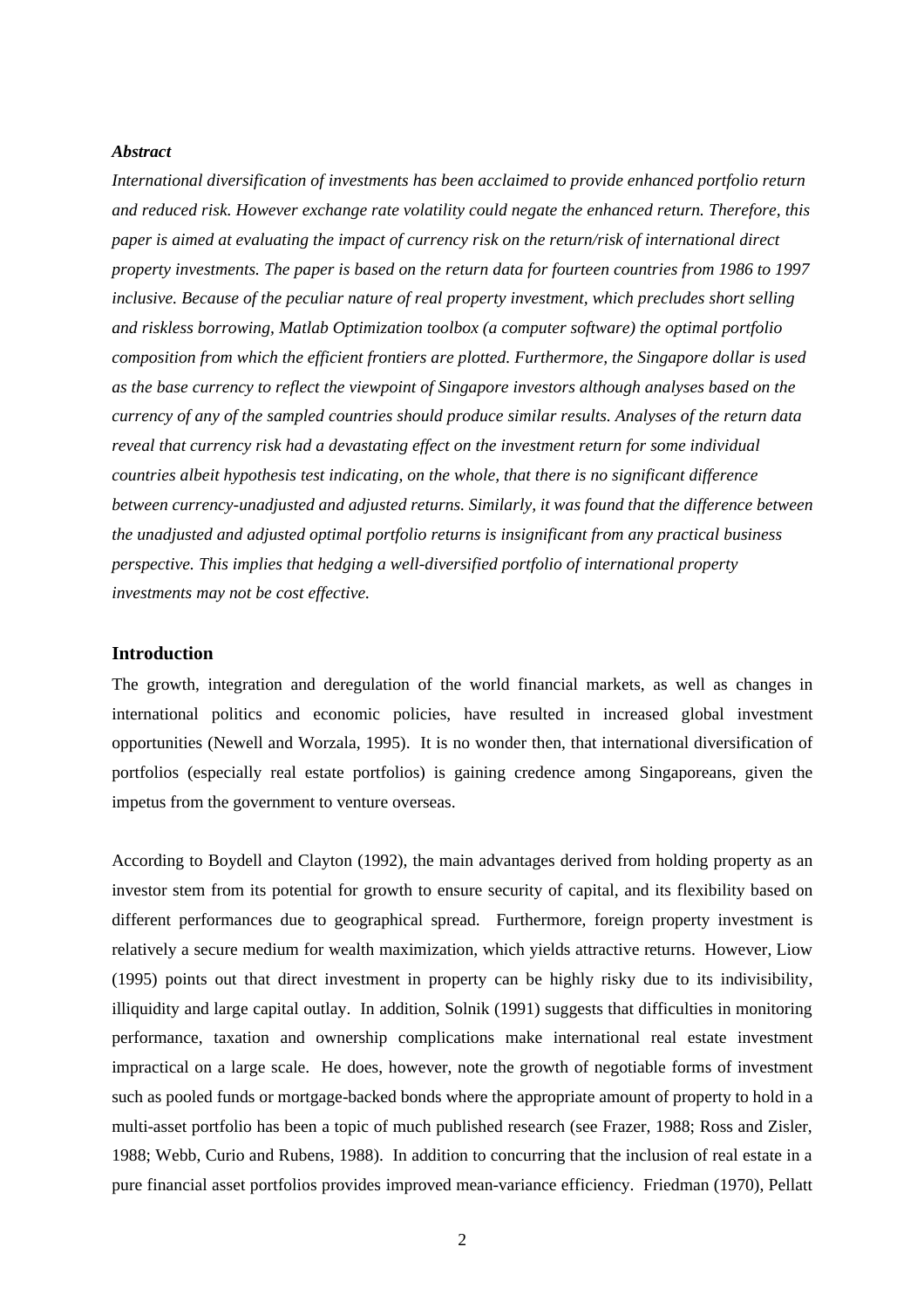(1972), Roulac (1976), Brueggeman, Chen and Thibodean (1984), Webb and Rubens (1987) and Rubens, Bond and Webb (1989) conclude that the greatest gain is obtained from international mixedasset portfolio(s) that include both foreign financial assets and foreign real estate.

As Solnik (1974), Levy and Sarnat (1970), Lessard (1973, 1976), Panton, Lessig and Joy (1976), Logue (1982), and others have shown, returns on equity markets in different countries are sufficiently uncorrelated that portfolio risk can usually be reduced through international diversification even though the portfolio is exposed to exchange rate risk. Lizieri and Finlay (1995) state that risk reduction may result from the widening of the investment universe or from low correlations between national markets attributable to differences in economic structure or through lack of synchronicity in the world economic cycle (see Madura and Rose, 1989). Furthermore, Solnik (1996) finds that international investments can open up a wider choice of investment opportunities, give improved riskadjusted returns, reduce volatility and protect investors against the ravages of currency volatility when the investment is in real assets. In contrast, Taylor (1995) suggests that an international investor may face higher risk exposure due to fluctuations in exchange rates, inflation rates, interest rates, market prices, the political climate and tax laws; while Balogh and Sultan (1997) observe that fluctuating exchange rates is the most common risk of overseas investment (see also Ziobrowski and Ziobrowski, 1995). Therefore, the objective of this article is to evaluate the impact of exchange rate volatility on the performance of both individual overseas, and international portfolio of, commercial and industrial property investment from the point of view of Singapore investors. Notwithstanding Singapore as the base country, similar analyses should produce similar results, with returns being a function of the particular country's currency appreciation or depreciation.

Because of the difficulties in obtaining relevant and adequate data, this article is restricted to direct investment in commercial and industrial properties in the following countries: Singapore, United Kingdom, Australia, United States, France, Germany, Netherlands, Italy, Spain, Switzerland, Hong Kong, Indonesia, Japan and Malaysia. The position adopted in this paper is that currency risk has a significant impact on overseas commercial and industrial property investments. In view of this, the impact of currency risk on investing in each country's commercial and industrial markets will be measured by the reduction (or increase) of returns, standard deviation, and correlation coefficients after currency adjustment. The significance of the impact will be evaluated through statistical testing of the above hypothesis. Furthermore, the impact of currency risk in the portfolio context will be examined.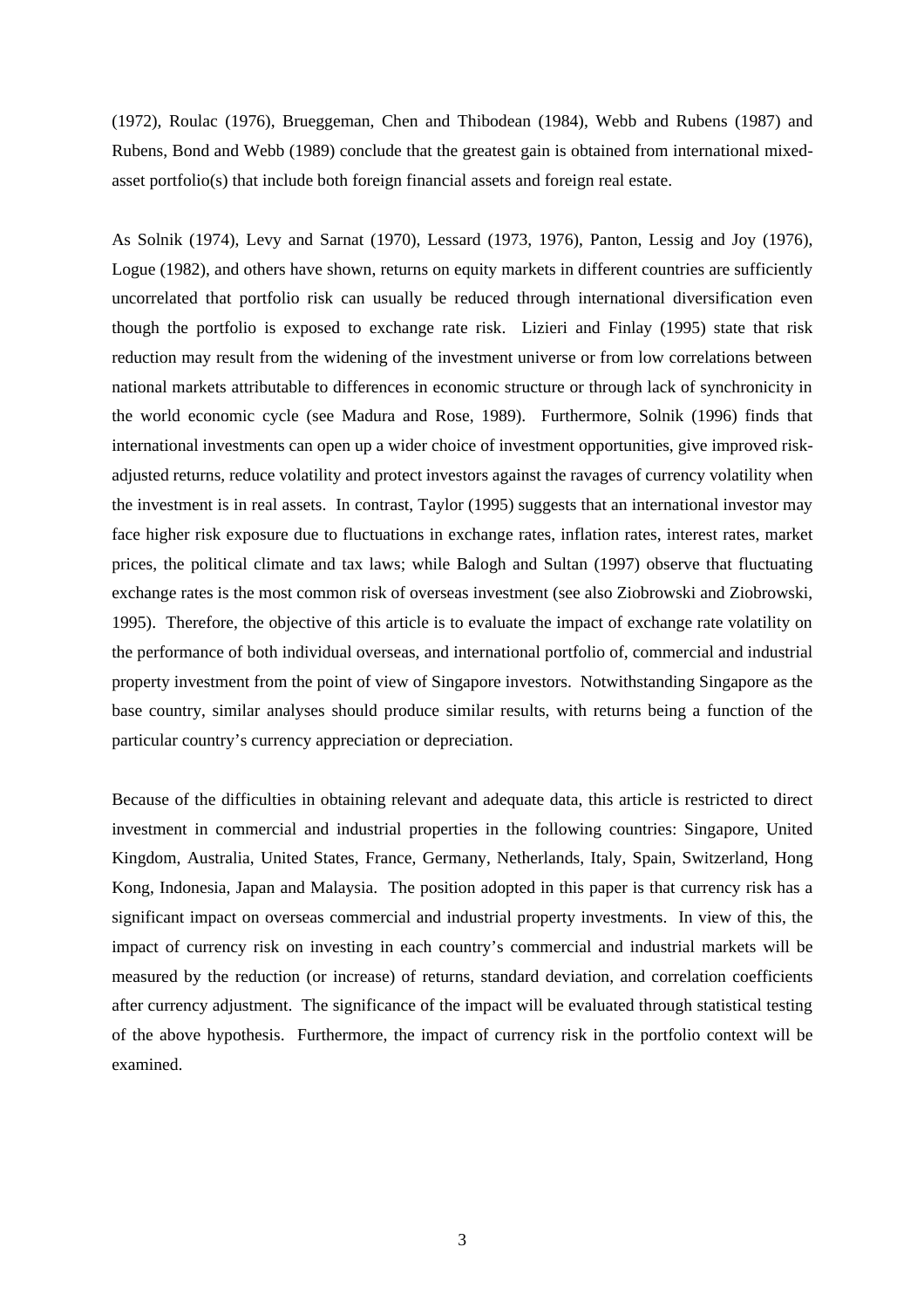### **Methodology**

The study is based on "net" quarterly rental and capital value (both sales and appraised values) data obtained from the following sources.

- (a) Data for Singapore and Hong Kong (from 1986-1997 inclusive) were obtained from Knight Frank Cheong Hock Chye and Baillieu Research (Singapore).
- (b) Data for Malaysia, Indonesia and Japan were extracted from Colliers Jardine Asia Pacific Property Trends. These cover a six-year period from 1992 to 1997 inclusive.
- (c) Data for the US (from 1986-1996 inclusive) were extracted from the National Real Estate Index from the New York University Library.
- (d) Data for Australia (1986-1997 inclusive) were obtained from the Property Council of Australia.
- (e) Data for France, Germany, Italy, Netherlands, Spain and Switzerland (1986-1997 inclusive) were extracted from the International and European Property Bulletin.
- (f) Data for the UK (1986-1996 inclusive) were extracted from the Investment Property Databank (IPD).

The data have been obtained from different sources because it was not possible to get them from one source. This may militate against accurate interpretation of the data as reporting standards may vary from country to country. Furthermore, some of the data sets are in quarterly figures, while others are half-yearly and annual figures. Therefore all the half-yearly and annual figures have been converted accordingly to quarterly figures to ensure consistency in analysis, interpretation and discussion of the data.

Since the data sets cover different periods, the twelve-year period (i.e. 1986-1997 inclusive) has been divided into ten sub-periods to facilitate further analysis. These sub-periods are presented in Exhibit 1.

Furthermore, the following assumptions are made to facilitate the testing of the hypothesis: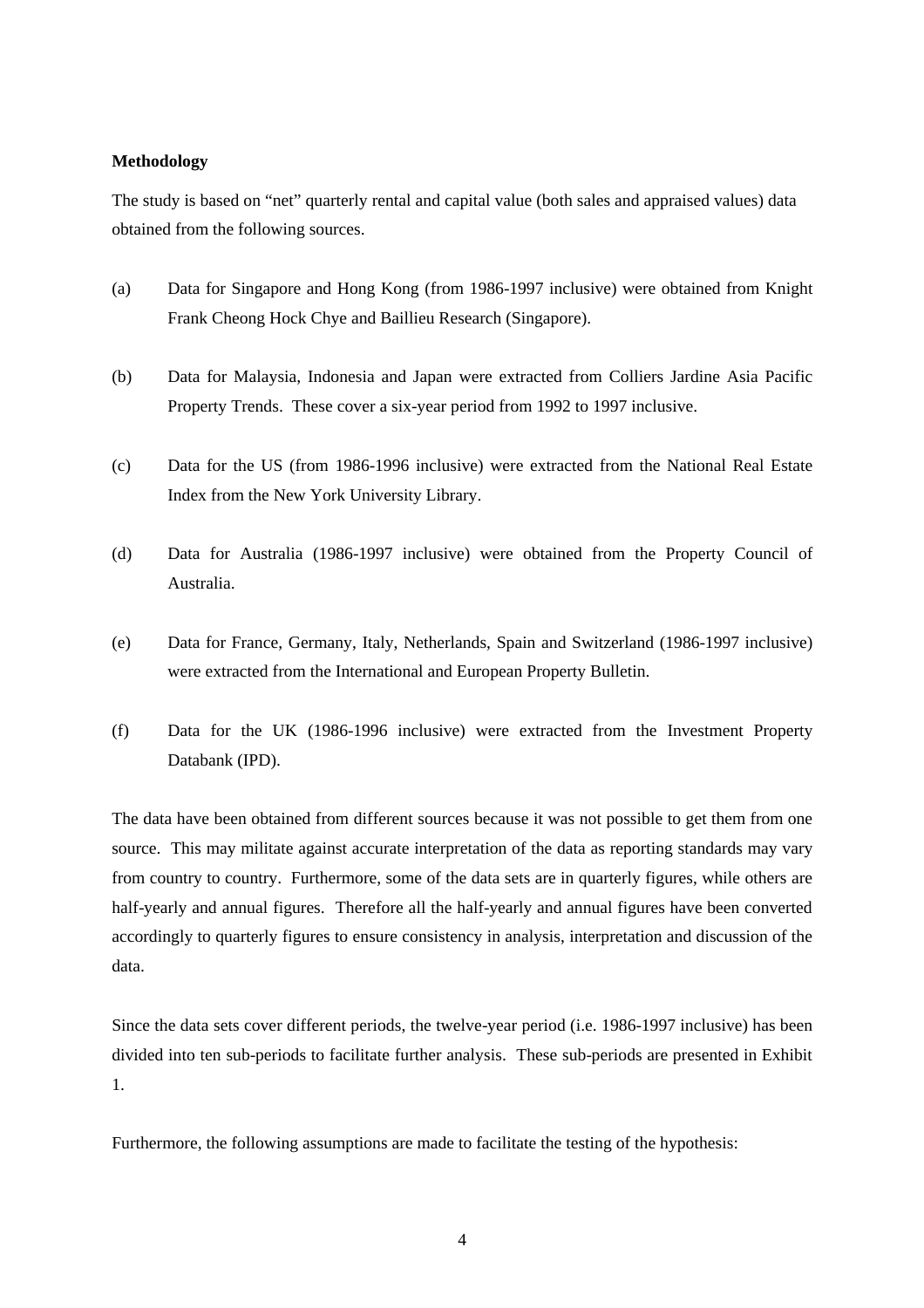- (a) Investments in each country will consist of an equal share of offices, retail and industrial properties. Although this assumption is simplistic, it is necessary to ensure consistency in the analysis of data, and interpretation and discussion of results as the dearth of data precludes any objective weightage of investments for the three sub-markets.
- (b) There is no limit to the amount of funds allocated to real estate investment.<sup>1</sup>
- (c) Investors are Markowitz efficient diversifiers who delineate and seek to attain efficient frontiers.
- (d) All funds invested in foreign office properties will be repatriated back to Singapore at the end of the holding period (i.e. each quarter). In view of this assumption, capital gains tax is ignored in all the analyses, as accounting for it would distort the results. The reason for this is that there are penal capital gains tax rules for the disposal of property within three and five years in Singapore and Malaysia respectively. Furthermore, quarterly holding periods could make investors liable for taxes in some countries (e.g. Hong Kong) where such taxes would not be applicable under normal circumstances. Although quarterly holding period is assumed for the analyses, it is reasonable to state that in reality, astute investors would play within the tax laws to avoid paying "unnecessary" taxes. Thus, the reader must take note of the caveat that the paper does not account for tax, except property tax. The rental and capital values for Indonesia are given in US dollars (US). Therefore they are converted to the Indonesia rupiah (IDR) for the calculation of foreign currency denominated return. This, together with quarterly exchange rate return, is based on the end-of-period market exchange rates from 1986 to the fourth quarter of 1997 inclusive that were extracted from selected issues of the International Monetary Fund's International Financial statistics. As this source is deficient in data on Hong Kong, the exchange rate data for Hong Kong were obtained from Bloomberg.

In order to ascertain the effect(s) of currency risk on the investments, a two-tailed test will be performed at 5% level of significance to test the null hypothesis that there is no statistical difference between the adjusted and unadjusted returns etc. Testing at 5% significance level (instead of 1%) minimises the occurrence of Type II error, i.e. accepting the null hypothesis when it is false (see Levin and Fox, 1991).

Markowitz's mean-variance approach will be used to construct an optimal portfolio, the composition and risk of which are calculated with the aid of the computer software MATLAB Optimisation Toolbox $^2$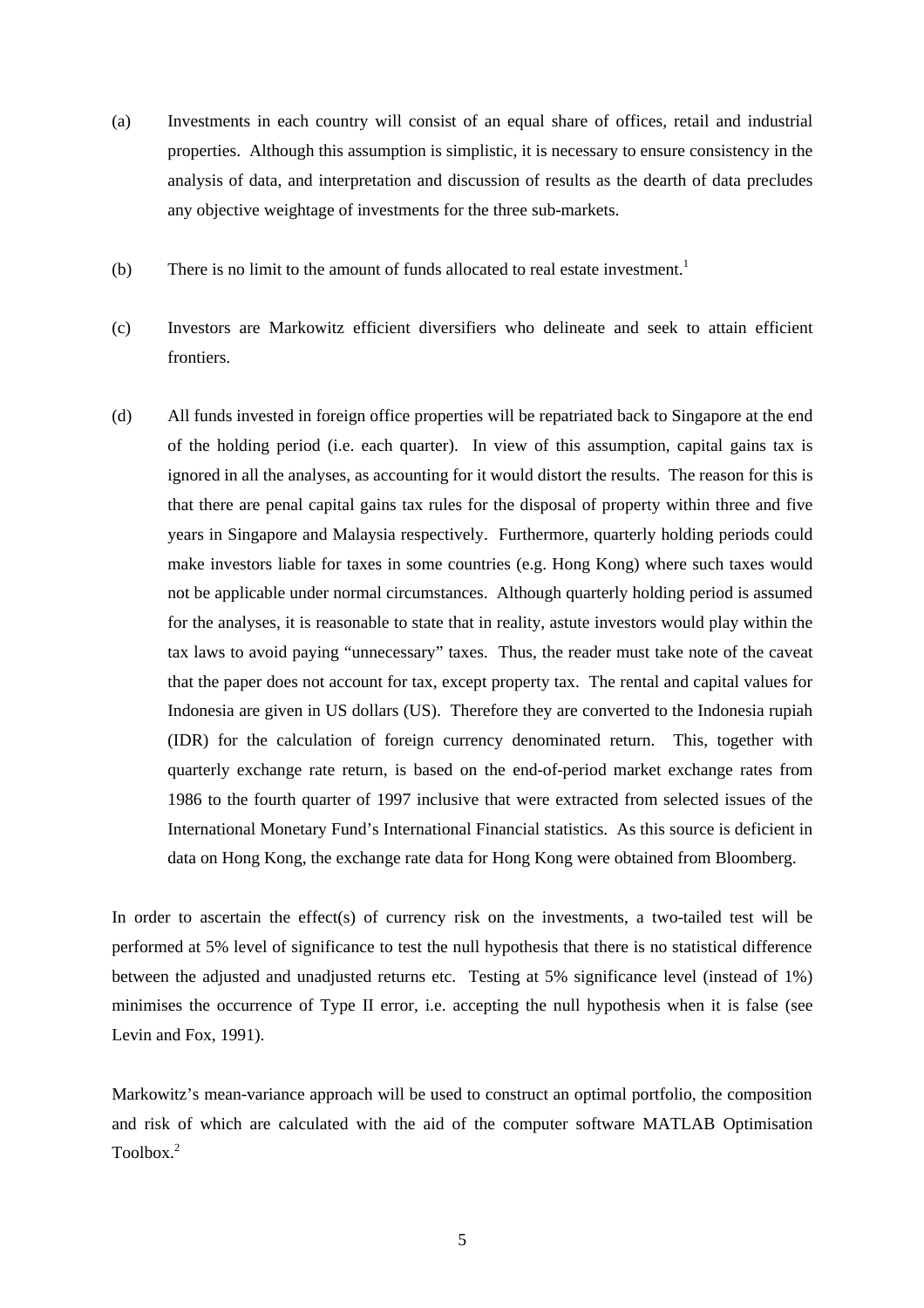#### **Currency-Unadjusted Property Return**

The quarterly returns for the individual office, retail and industrial sectors are computed before an arithmetic average total property return is calculated. The quarterly returns are derived from the formula given below:

$$
R_t \; ? \; \frac{V_t \; ? \; V_t \; ? \; C_t}{V_t \; ? \; 1} \tag{1}
$$

Where  $R_t$  = Return on an Asset for Period t  $V_t$  = Capital Value of the Asset at Time t  $V_{t-1}$  = Capital Value of the Asset at Time t-1  $C_t$  = Rent Received during the Period t

The expected return<sup>3</sup> on each property sector's investment for each country over the specified investment period are then computed as follows:

$$
R_i \stackrel{\text{R}}{?} \frac{i \cdot 21}{k} \tag{2}
$$

Where  $R_i$  = Expected Rate of Return on Asset I  $R_{it}$  = Return to Asset in Period t  $K =$  Number of Periods

# **TOTAL RETURN FROM FOREIGN PROPERTY INVESTMENT**

The returns from international property investments are a composite of the foreign currencydenominated property returns and exchange rate returns. The exchange rate returns are computed as follows:

$$
R_x ? \frac{R_1}{R_0} ? 1 \tag{3}
$$

Where  $R_x =$  Exchange Rate Return for Period t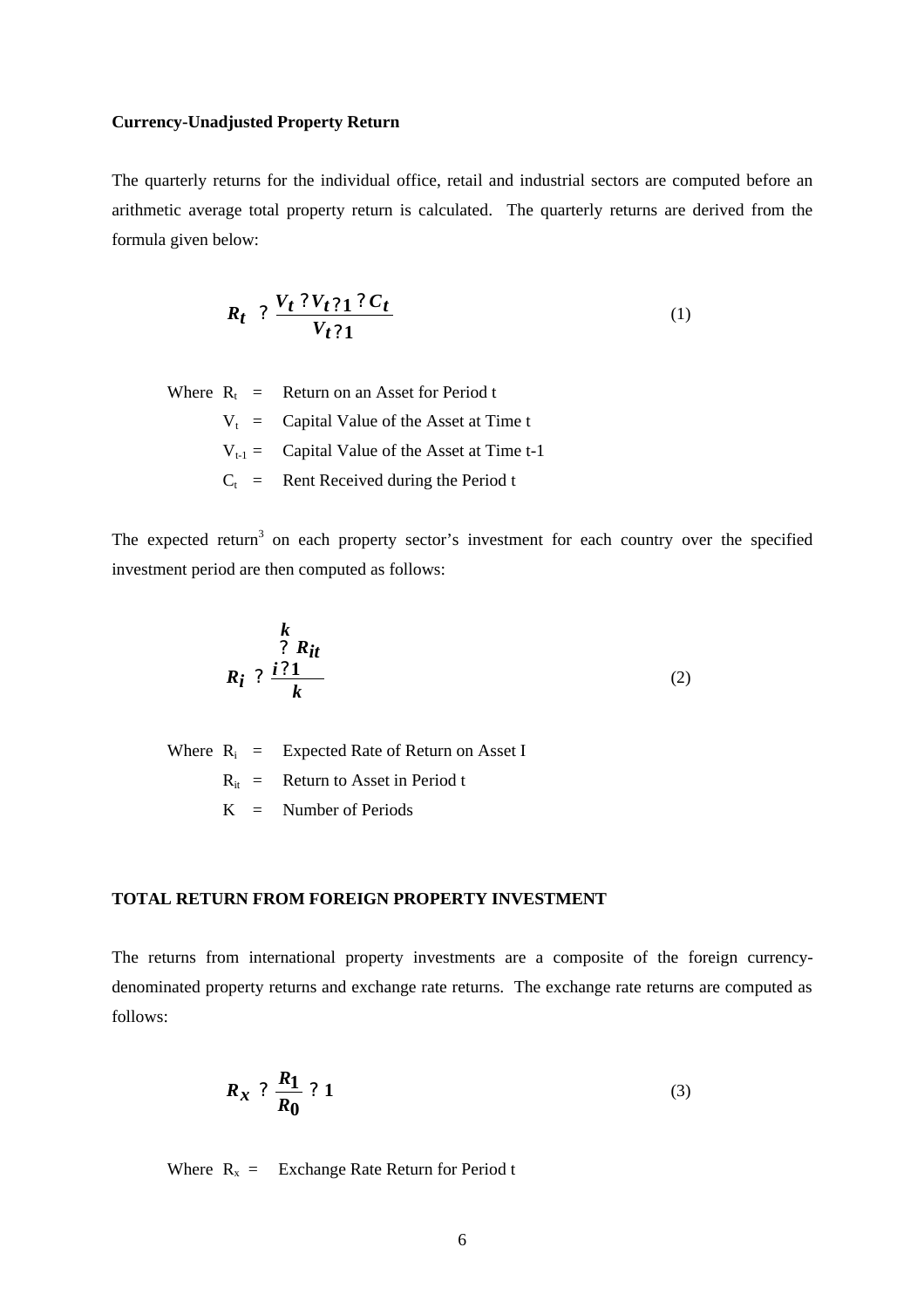$R_0 =$  Exchange Rate per Foreign-Denominated Currency at Period t-1

 $R_1$  = Exchange Rate per Foreign-Denominated-Currency at Period t

The exchange rate returns for each country over the specified investment period are then computed as follows:

$$
R_i \stackrel{\text{R}}{?} \frac{i \cdot \mathbf{R}_{it}}{k} \tag{4}
$$

Where  $R_i$  = Exchange Rate Return for Country i  $R_{it}$  = Exchange Rate Return in Period t  $K =$  Number of Periods

The international property returns for a Singapore institutional investor are calculated using the following equation:

$$
\mathbf{R}_s = \mathbf{R}_u + \mathbf{S}_t (\mathbf{1} + \mathbf{R}_u) \tag{5}
$$

Where  $R_s$  = Return on Foreign Investment  $R_u$  = Currency-unadjusted Property Return  $S_t$  = Percentage Exchange Rate Movement

With these equations, the expected quarterly property returns for the period and sub-periods (see Exhibit 1) have been computed and presented in Exhibit 2 while the expected quarterly exchange rate returns are presented in Exhibit 3.

The figures in Exhibit 2 show that currency risk had both positive and negative effects on property returns. Over the entire study period (i.e. period 1) exchange rate volatility had a positive impact on four out of the seven countries, with Switzerland experiencing the highest increase of 218.18% in property returns as a result of currency risk. Italy was worse affected (170.83% fall in property returns) by exchange rate risk during the period. Over period 2 (i.e. 11 years), however, the currency impact was predominantly negative as it resulted in the reduction of property returns for 60% of the countries. Hong Kong suffered the worst negative impact (2425% fall) while Switzerland experienced the most favourable positive impact (288.89% increase). When we turn to the subperiods (i.e. period 3 to 10) it is seen that currency risk had a mixed impact, albeit predominantly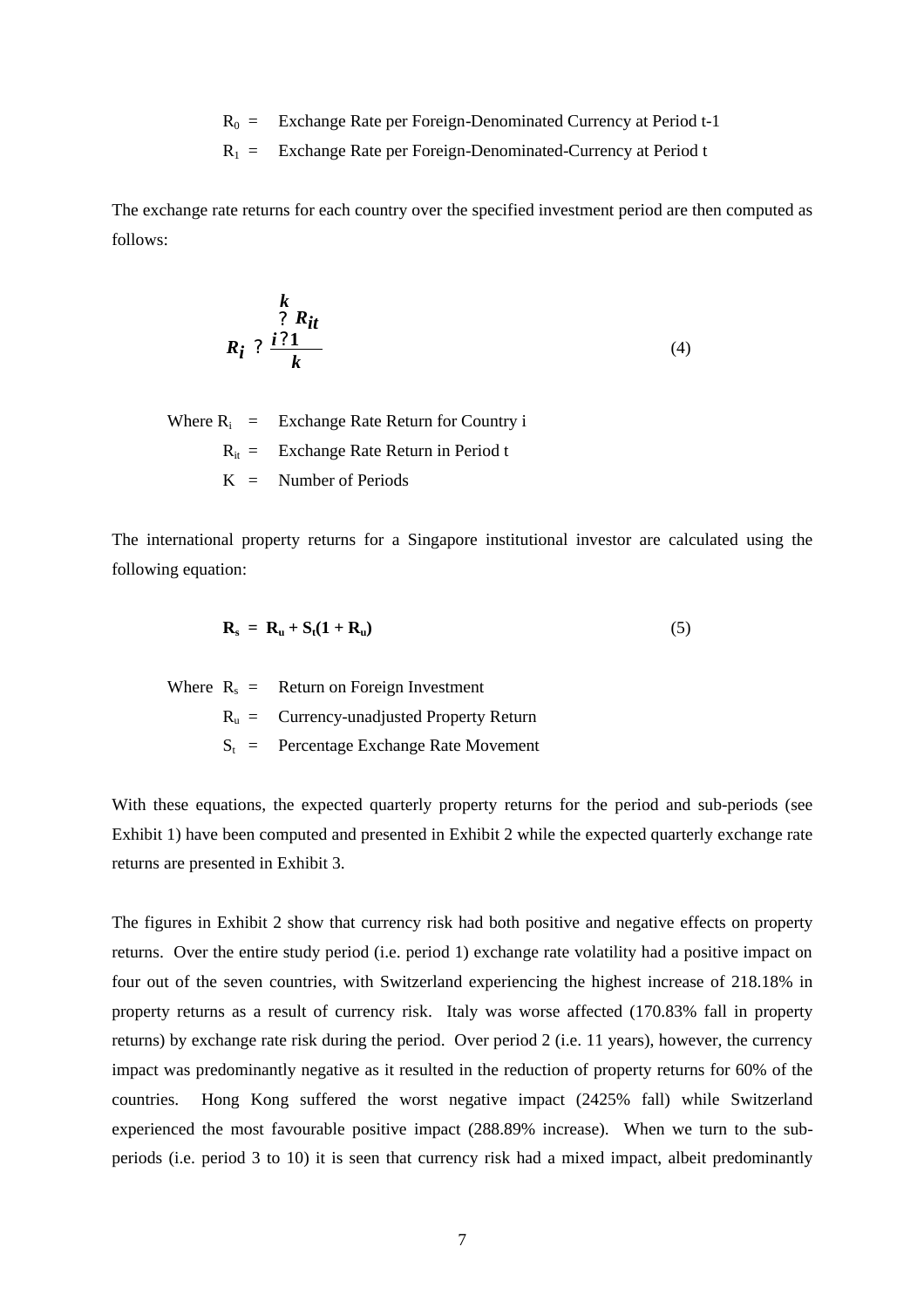negative, on property returns. The highlighted figures in Exhibit 2 are the product of mathematical consequence as the positive figures could be very misleading to the casual reader. These figures, paradoxically, do not imply that the currency-adjusted returns increased. On the contrary, the currency-adjusted return decreased. Let us consider the position of Hong Kong in period 10. Note that the currency-adjusted return worsened from an unadjusted return of  $-0.01$  to  $-0.53$ . Mathematically, this is shown as 5,200% increase. However, this is not indicative of a positive impact of the exchange rate risk. Realistically, exchange rate volatility adversely affected property return by causing the currency-adjusted property return for Hong Kong to be 5,200% lower than the currency-unadjusted return. Thus the worst impact of the currency risk is suffered by Hong Kong in period 10. Incidentally, Hong Kong appears to be the worst affected by the ravages of the currency risk over almost all the periods where Hong Kong is featured. Alternatively, Switzerland appears to have benefited most from exchange rate volatility. Switzerland recorded the highest positive currency risk impact in period 3 where the currency adjusted return increased by 664.29%. Furthermore, notwithstanding the ravages of currency risk, the US offers the highest property return in the long term (see period 2 of Exhibit 2); while Indonesia offers the highest return, followed by the US in, in the short and medium terms (i.e. periods 3-10). The returns from property investments in Singapore compare favourably with property investment returns in the US.

In addition, it could be seen from Exhibit 2 that analysis based on the US dollar provides similar conclusions albeit the currency impact for periods 1, 2 and 3 being favourable. Over periods 1, 2 and 3, the greatest favourable exchange rate movement effect on returns, from the point of view of US investors, consistently came from Switzerland (459.09%, 1411.11% and 1478.57% respectively – see Exhibit 2) while Australia (2.10% - period 1) and Singapore (7.53% and 2.16% - periods 2 and 3 respectively) provided the least favourable exchange rate volatility effect on returns. Thus, it would appear from these figures that exchange rate movements benefit US investors in the long term (periods 1 and 2). However, in the short to medium term as depicted by periods 4-10 in Exhibit 2, US investors should be concerned about currency risk as it could have a negative effect on foreign direct property investment returns. Similarly, it would appear from Exhibit 2 that exchange rate volatility should be of concern at all times to Singaporeans who invest in the sampled countries. It may be noted also that Exhibits 2 and 3 do not support Eun and Resnik (1988) that changes in exchange rates *vis-àvis* the US dollar are highly correlated across the currencies of the developed countries.

# **Risk/Return<sup>4</sup>**

Exhibit 4 shows the variability of property investment return from the relevant countries. Apart from property investment in Indonesia (period 4), Malaysia (period 4, 8 and 9) and the US (periods 5 and 8) where the variability of property investment returns depreciated as a result of exchange rate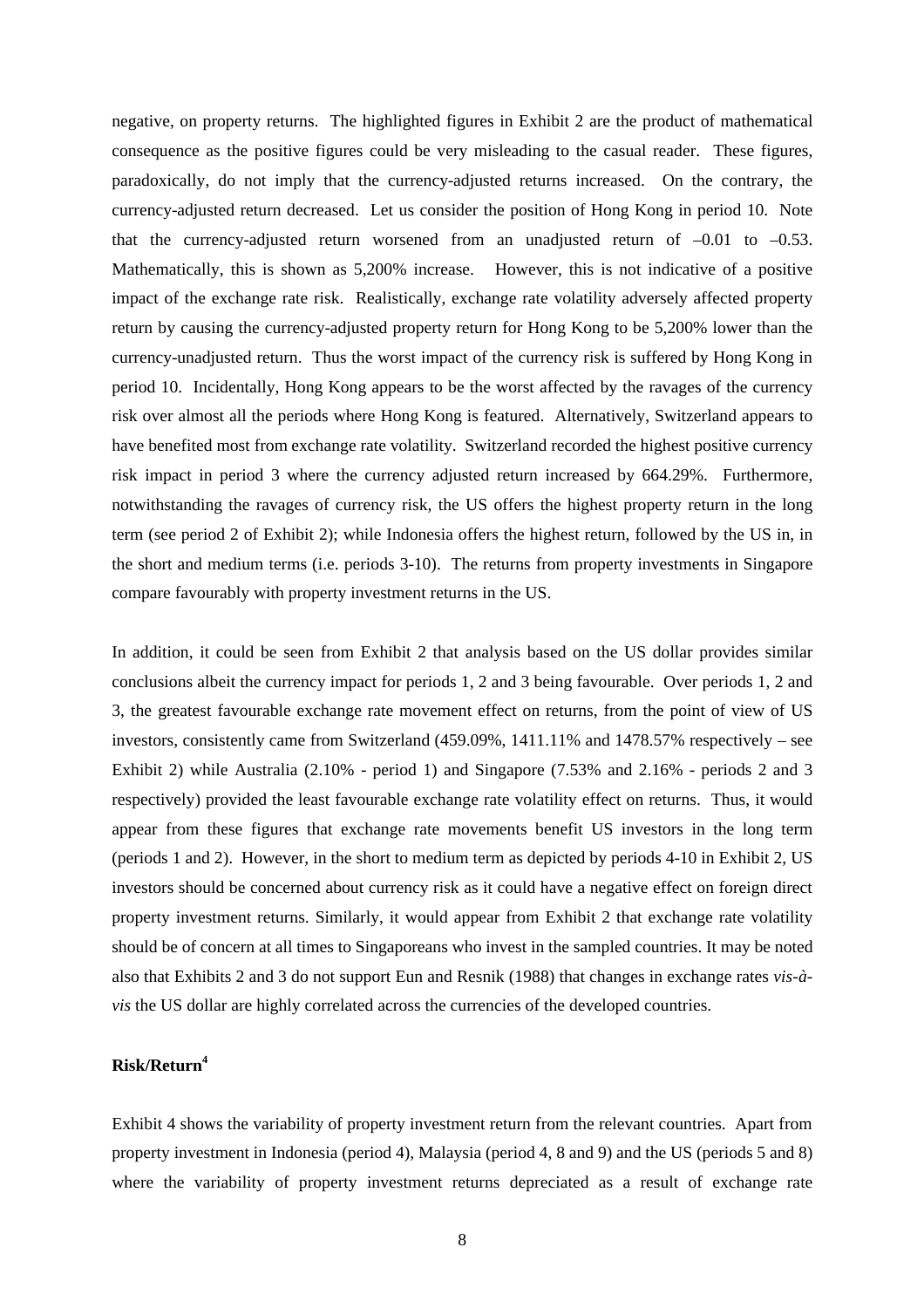movements to imply negative correlation of property and exchange rate returns (see Exhibit 4), exchange rate volatility predominantly aggravated the risk for property investment in every country and period. The variability of property returns attendant to exchange rate fluctuations increased by 113.43% (Australia) to 442.27% (Germany) for period 1, and by 32.34% (US) to 3,050% (Hong Kong) for period 2. France, with 13,050% inflation in risk in period 6 (see also Addae-Dapaah and Goh, 1998: 73), experienced the highest increase in the variability of property returns as a result of currency volatility. Thus, the figures in Exhibit 4 imply a positive correlation of property foreign currency returns and the corresponding foreign exchange returns. Furthermore, Exhibit 4 supports Ziobrowski and Ziobrowski (1995) that assets with low domestic risk seem to be more susceptible to international exchange rate correlation than assets with high domestic risk. This could, however, be a function of the scale problem.

It may be noted that Indonesia and Malaysia have the highest risk (as measured by standard deviation) in almost every period where they are included in the analysis (see Exhibit 4). This relatively high risk could be a function of the recent South East Asia currency crisis, which severely affected the economies of both countries. Notwithstanding the ravages of the currency crisis, Indonesia and Malaysia have the lowest risk in terms of coefficient of variation (see Exhibit 5). It would appear that, on the basis of coefficient of variation, the US generally is the safest (see Exhibit 5) for a Singapore investor. Furthermore, similar conclusions are replicated when the analyses are based on the US dollar (see Exhibit 4) – i.e. that exchange rate fluctuations generally exacerbate property return variability. Exhibits 6a & b provide a brief comparison of the variability of property foreign currency return as a function of the Singapore, and the US dollar. It may be safely concluded from Exhibits 4 and 6a & b that similar analyses for any country would produce similar variability relative to that country's exchange rate volatility.

# **Correlation Coefficients of Quarterly Property Returns<sup>5</sup>**

The correlation coefficients (and the corresponding p-values) of the sampled data presented in Appendix 1 (and summarised in Exhibit 7) show that the degree of association between the markets ranges from  $-1$  to  $+1$ . The perfect positive correlations (period 10) and the other relatively high positive correlations (i.e. >0.80) exist among the EU countries while the perfect negative correlations are between Switzerland and the EU countries. Notwithstanding these extremes of correlation coefficients, it is evident from Exhibit 7 that the proportion of the correlation coefficients (unadjusted and adjusted), which is statistically insignificant at  $1\%$ , <sup>6</sup> is considerably higher than the proportion that is statistically significant at 1% for all the periods except period one. Furthermore, 17.76% and 14.23% of the unadjusted and adjusted correlation coefficients respectively are negative (see Exhibit 7). All these imply that there is a great scope for diversification in the sampled markets. This is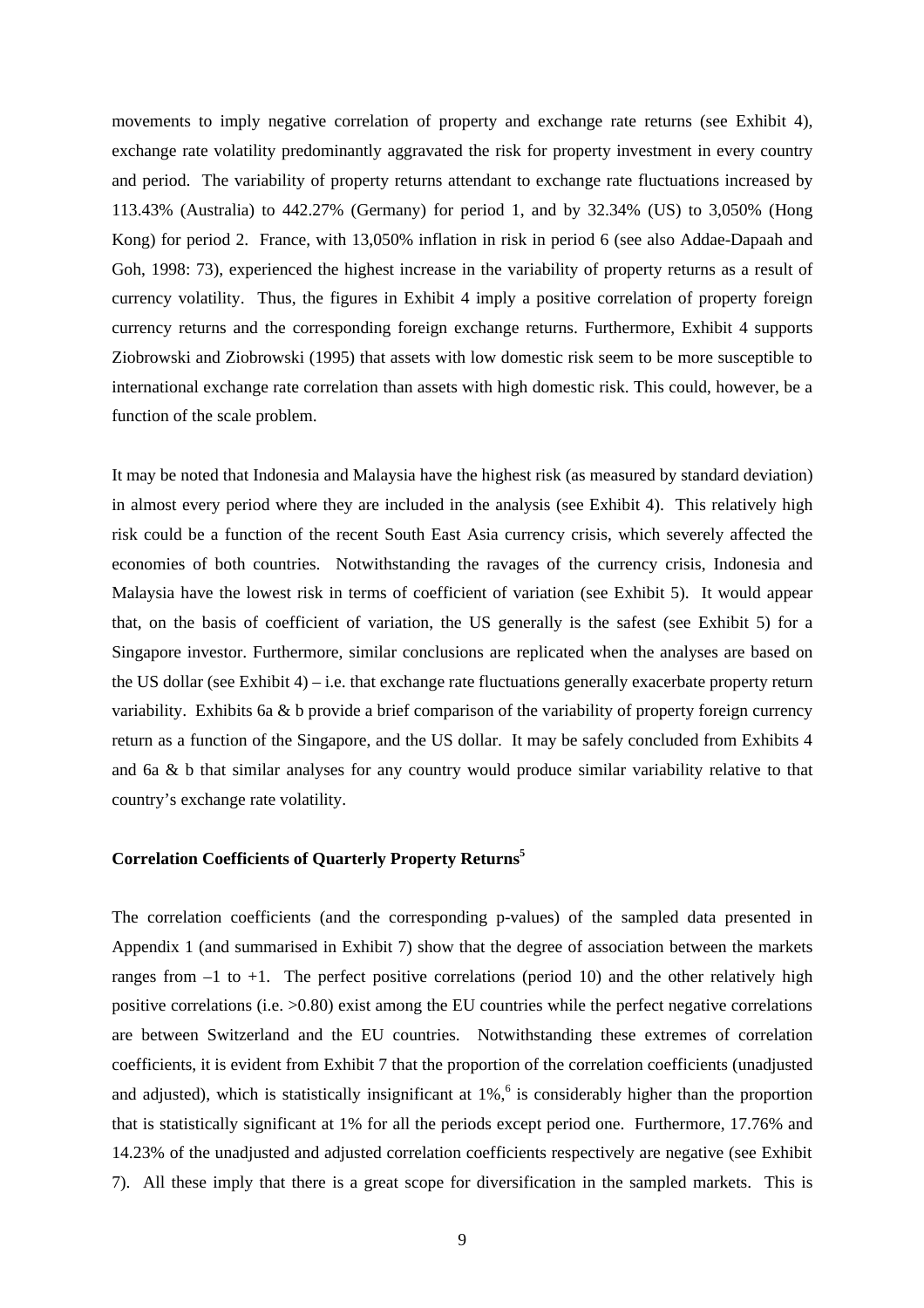reinforced by the fact that most of the correlation coefficients are below 0.5. For example, about 61% and 71% of the correlation coefficients are lower than 0.5 in periods one and two respectively.

Another important feature to note from the figures in Appendix 1 and Exhibit 7 is the impact of exchange rate movements on the correlation coefficients. Currency volatility had both positive and negative effects on the correlations during all the periods. For instance, the correlation between Singapore and Hong Kong (period 2), and Netherlands and Italy (period 10), changed from +0.1945 to –0.1128, and +1 to –0.9502 (positive impact) respectively after adjusting for currency risk. Conversely, the correlations between Singapore and Switzerland (period 5), and Netherlands and Switzerland (period 10) changed from  $-0.2482$  to  $+0.0578$ , and  $-1$  to 0.8931 respectively (negative effect) as a result of exchange rate volatility. An examination of Exhibit 7 reveals that exchange rate fluctuations increased, and reduced, the proportion of positive correlations that were found to be significant at 1% for six and three periods respectively. Similarly currency risk reduced the percentage of the negative correlations that were found to be significant at 1% for five periods and increased that of four periods.

The net impact of these positive and negative effects, which are a function of the correlation between exchange rate returns and the correlation between exchange rate returns and foreign currency denominated property returns (see Exhibit 8), on the return and risk of a portfolio is yet to be ascertained. A positive correlation between exchange rate, and unadjusted property, returns suggests that hedging always reduces risk while a negative correlation implies the possibility that hedging increases rather than reduces risk (Benari, 1991). This can be explained by the following formula:

$$
V_t ? W_f^2 * ?_f^2 ? W_s^2 * ?_f^2 ? 2 * ?_{fs} * W_f * W_s * ?_f * ?_s
$$
 (6)

where  $V_t$  = total risk of foreign property investment  $?_{f}$ ?  $=$  standard deviation of exchange rates and property returns respectively W*f*W*<sup>s</sup>* = proportion of exchange rates and property returns **?** = correlation between exchange rate and property returns

Thus total portfolio risk will decrease when the correlation between the two elements is negative. Hedging, in such a situation, will restrict or forestall the risk reduction attendant to the negative correlation. Alternatively, since a positive correlation between exchange rate and property returns increases the portfolio risk, hedging in such instances, will reduce the risk of foreign property investment. Exhibit 8 shows that apart from France (period 6), Switzerland (periods 9 & 10), Indonesia (period 10) and Japan (period 8), all the positive correlations are relatively low (i.e.  $\langle 0.5 \rangle$ .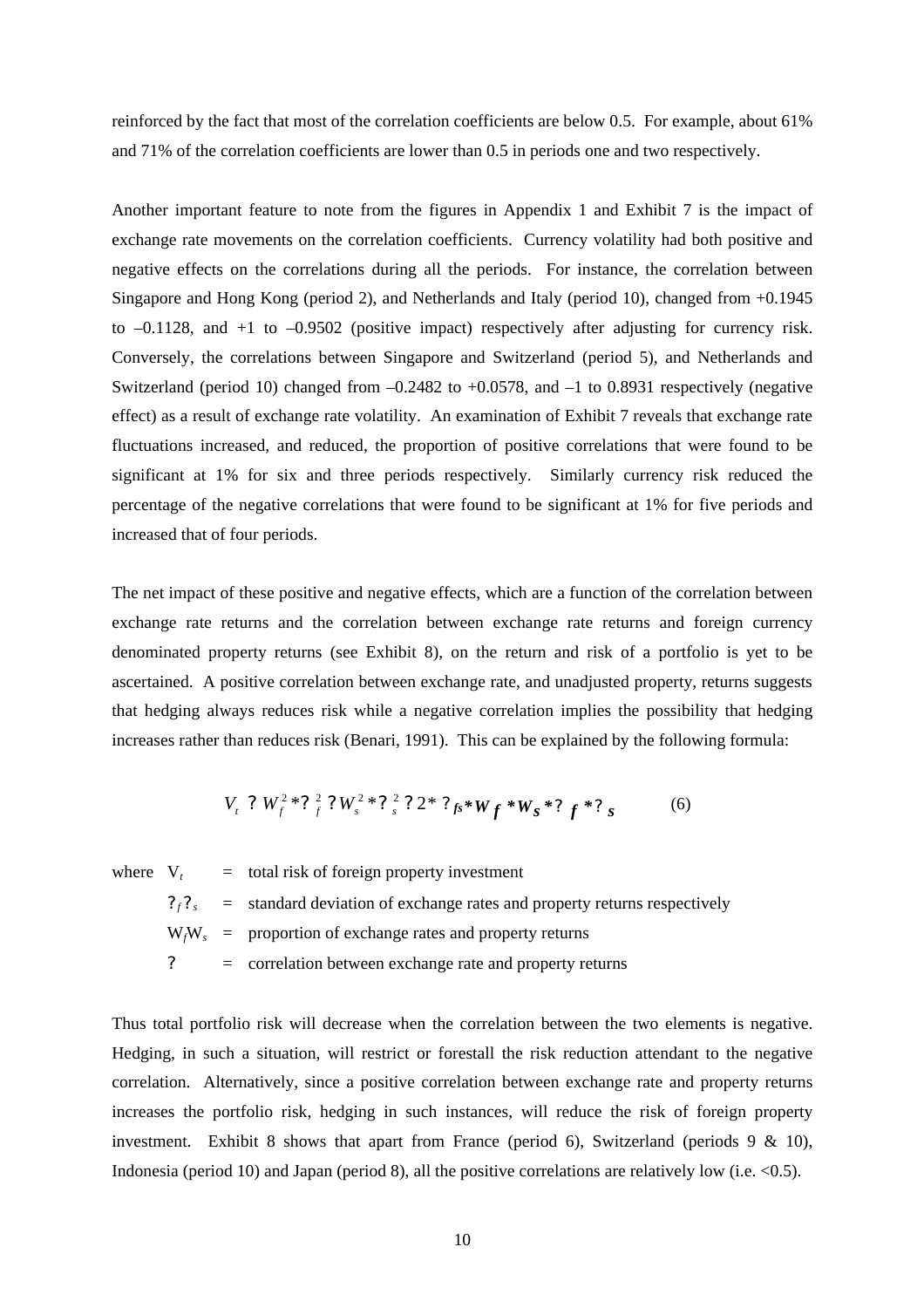This implies that the cost of hedging, if undertaken, may erode the benefits of enhanced return and reduced risk (see Dawson and Rodney, 1994). It may further be noted that Italy is the only market with a positive correlation, albeit relatively low, for every period while Germany has a negative correlation for nine out of ten periods (see Exhibit 8). The inter-country correlations, especially the currency adjusted correlations (Appendix 1), do not provide evidence of convergence of the markets of the developed countries (apart from the EU markets) due to greater economic synchronization as suggested by Errunza (1977, 1983).

In addition, it could be seen from Appendix 2 that apart from period 5 (i.e. 92-94/95-6 in Appendix 2) where the correlations are relatively unstable, the inter country correlation coefficients for the remaining periods are relatively stable over time at a 5% level of significance.

## **Significance Testing of Effect(s) of Currency Risk**

We aim, at this juncture, to ascertain the statistical significance of the impact of exchange rate volatility demonstrated by Exhibits 2, 3 and 5. To do this, we have employed z-statistic,<sup>7</sup> t-statistic,<sup>8</sup> and a Fisher transformation<sup>9</sup> (see Myers and Well [1991]) to test the null hypothesis that there is no difference between the currency-adjusted and unadjusted mean returns, standard deviation (risk) and correlation coefficients. The t-statistic is used for periods 6 to 10 of Appendix 3 where the sample size is relatively small (i.e. N ? 12). The null hypothesis is rejected if the test-statistic for the tstatistic two-tailed test at a 5% significance level falls into the critical region of >+2.064 or <-2.064. Similarly, a two-tailed z-statistic at 5% significance level will reject the null hypothesis if the test statistic falls into the critical region of  $> +1.96$  or  $< -1.96$ . The results of the hypothesis testing are presented in Appendices 3 and 4. Apart from Hong Kong (period 6 of Appendix 3) where the impact of currency risk is significant, Appendix 3 implies that the effect of exchange rate movement on return and risk is virtually statistically insignificant for all the sampled countries over all the periods. Unfortunately, however, currency movements have a mixed impact on the correlation coefficients. Figures in Appendix 4 reveal that there are statistically significant exchange rate volatility effects on the correlations, especially for periods 6 to 8. This implies that anyone whose investment horizon is ? 3 years should be mindful of the effects of currency risk on the correlation of returns. However, it may be argued that since international direct property investment generally is a medium to long-term investment, most investors would not be affected by the short-term effect(s) of currency risk on the correlation of returns.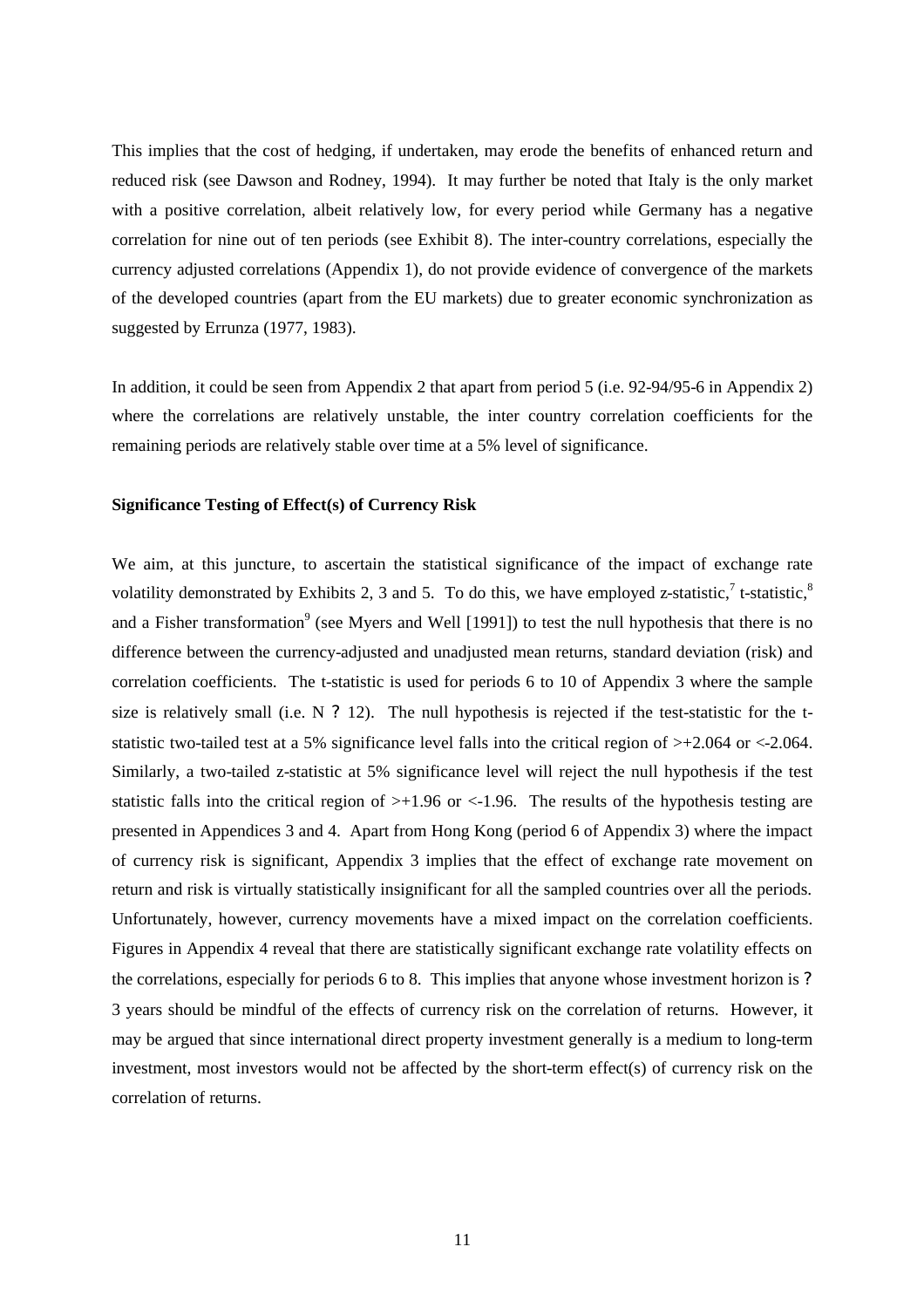Currency volatility generally has statistically insignificant impact on the correlation of returns for the long and medium terms (i.e. periods 1 to 5). Only about 12% of the correlations for periods 1 to 5 are statistically significantly affected by currency risk. It must be noted that 37% of the statistically significant effect is positive – i.e. currency risk either changes a hitherto positive correlation to negative, or considerably reduces the magnitude of a positive correlation. Such an effect will cause the efficient frontier to move to the left, thus reducing portfolio risk and enhancing return. This means that exchange rate fluctuations adversely affect only 7.6% of the correlation of returns for the long and medium terms (i.e. periods 1 to 5). Thus the inclusion of any of the combinations of the countries with adverse statistically significant currency risk effect in a portfolio will cause the efficient frontier to move to the right to increase the risk of the portfolio and reduce return. The inclusion of Germany-Netherlands (in particular) in a portfolio of direct property investment could be potentially disastrous as the negative exchange rate volatility effect is statistically significant for the correlations of all the periods except periods 8 and 9 (see Appendix 4).

### **Optimal Portfolio**

The main goal is creating an efficient portfolio of direct property investment from the sampled countries without allowing for short selling. The expected return on the portfolio is the weightage average returns of direct property investment for each country.

Mathematically 
$$
R_p
$$
 ?  $W_i R_i$  (7)

where 
$$
\begin{array}{rcl}\nn \\
? & W_i & = & 1 \\
i \cdot ? & 1\n\end{array}
$$
\n\n $R_p = \text{the expected return on portfolio } p$ \n

\n\n $W_i = \text{the proportions of direct property investment of the country in the total portfolio}$ \n

\n\n $R_i = \text{the expected return on asset } i$ \n

\n\n $n = \text{the number of assets in the portfolio}$ \n

Similarly the portfolio risk is the weighted average of the variability and the correlation coefficient of the returns from the sampled countries. In the mathematical notation,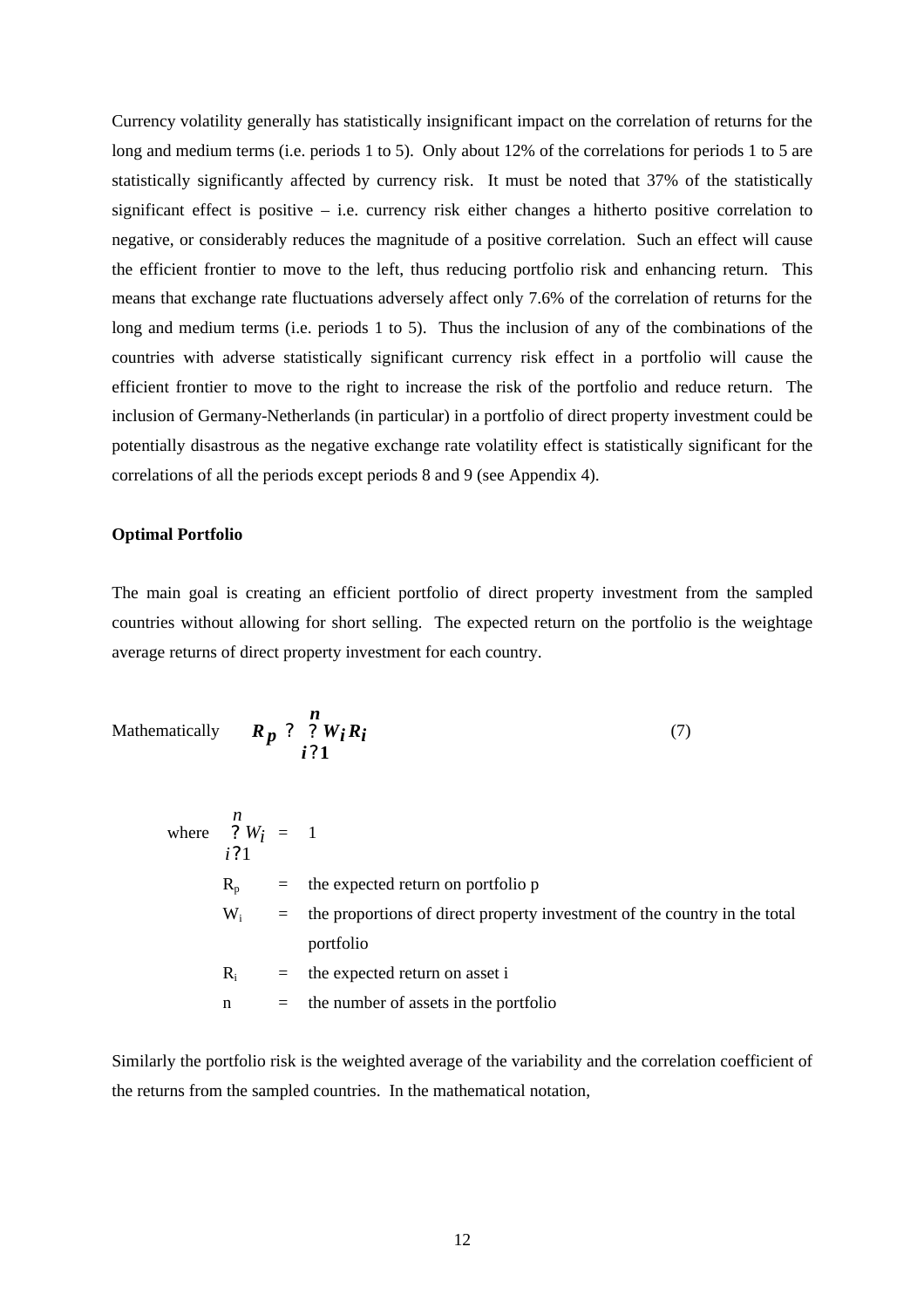$$
? \frac{2}{p} ? \frac{n}{i} W_i^2 ?_i^2 ? 2 \frac{n}{i} \frac{n}{i!} W_i W_j ?_{ij} ?_i ?_j
$$
  
(8)  
(i?j)

Subject to  $W_i$  **?** 0 and

$$
\frac{\stackrel{n}{2}W_i}{\stackrel{n}{i}31}31
$$

Where  $?^2_p$  = portfolio variance  $?_i$ ,  $?_j$  = standard deviation of asset *i* and *j* respectively **?** *ij* = correlation coefficient of asset *i* and *j*  $W_i$ ,  $W_j$  = proportion of asset *i* and *j* in portfolio

Equation (8) implies no short selling while the second constraint ensures that the portfolio is fully invested.

After differentiation of Equation (8) using the figures in Exhibits 2, 4 and Appendix 1, the MATLAB Optimisation Toolbox is used to solve the following quadratic programming problem to derive the optimal portfolio composition in Appendix 5a to 75b.

Minimise **1/2x**  $\mathbf{T}$ **Hx** +  $\mathbf{c}^{\mathbf{T}}$ **x** so that **Ax** ? **b** 

where  $c = (0\ 0\ 0\ 0\ 0\ 0\ 0)$ 

 $x =$  the optimal portfolio weights  $H = a$  Hesian matrix  $A =$ **? ? ? ? ? ? ? ?** *Ra Rb Rc Rd Re R f Rg Rh* **1 1 1 1 1 1 1 1**  $b =$ **? ? ? ? ? ? ? ?** *Rp* **1**  $R_a$  = the quarterly property return from Singapore  $R_b$  = the quarterly property return from Australia  $R_c$  = the quarterly property return from France  $R_d$  = the quarterly property return from Germany  $R_e$  = the quarterly property return from Netherlands  $R_f$  = the quarterly property return from Italy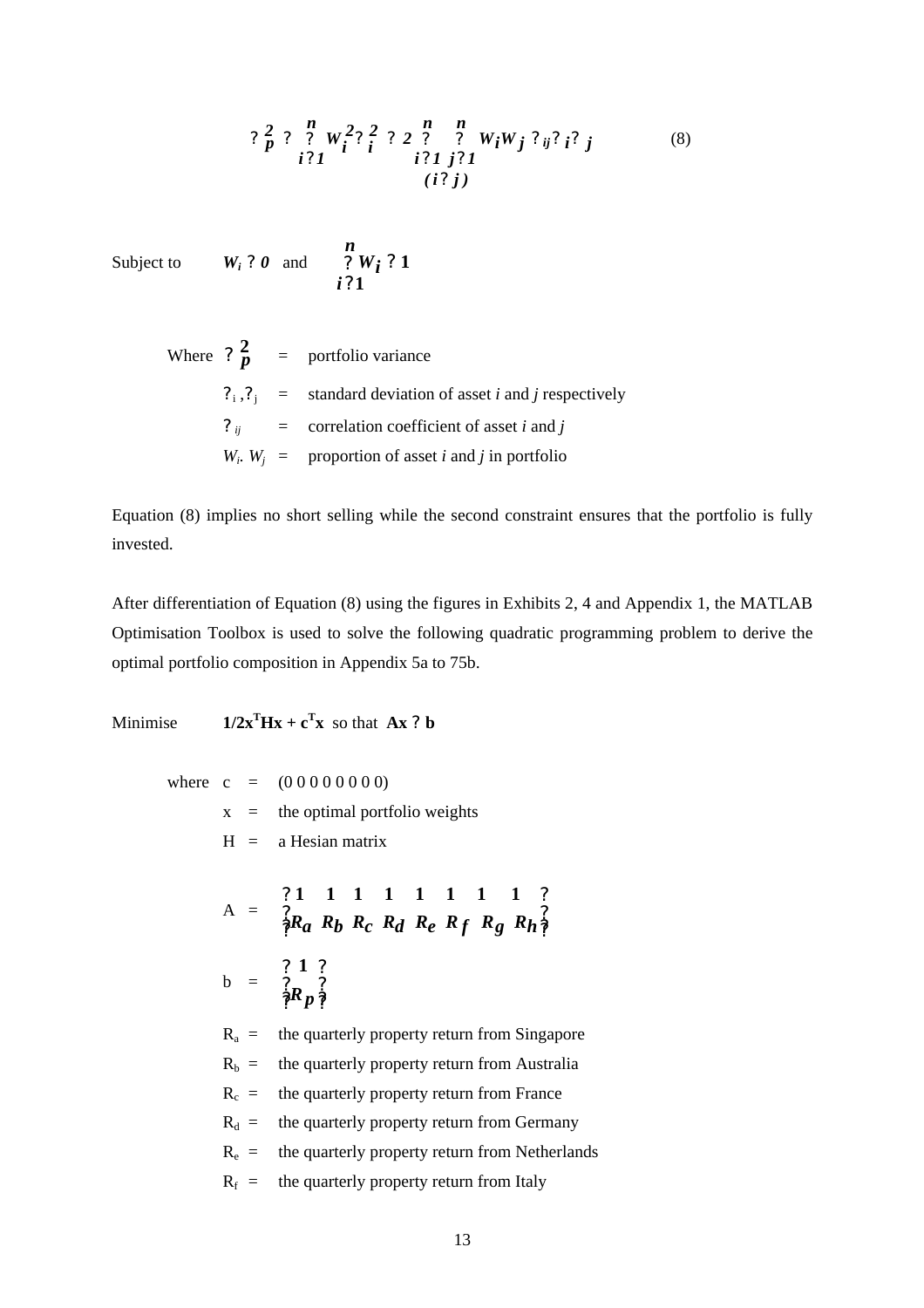- $R_{\alpha}$  = the quarterly property return from Spain
- $R<sub>h</sub>$  = the quarterly property return from Switzerland
- $R_p$  = the expected portfolio return

Each optimal portfolio minimises the portfolio's risk without allowing for short selling and riskless lending and borrowing (Elton and Gruber [1994]). The expected return figures in Appendix 5a to 7b do not vary at constant intervals because of the above constraints.

It is worth noting that the composition of the currency-unadjusted optimal portfolio differs from that of the currency-adjusted optimal portfolio for each of the periods (see Appendices  $5a - 7b$ ). For example, Australia plays a very minor role in the currency-unadjusted optimal portfolio (see Appendix 5a) but a dominant role in the currency-adjusted optimal portfolio (see Appendix 5b). Similarly, the composition of the currency-unadjusted optimal portfolio for period 2 implies that there should be no investment in Singapore whereas Singapore is fairly represented in the currency-adjusted optimal portfolio for the period (see Appendices 6a  $\&$  b). The US dominates the optimal portfolio composition for period 2 (Appendices 6a  $\&$  b). The surprisingly striking feature about the optimal portfolio composition for period 4 (Appendices 7a & b) is the dominance of the Far Eastern countries, especially, Indonesia.

Notwithstanding the different composition of the currency-unadjusted and adjusted optimal portfolios, a "means test" at the 5% level of significance reveals that there is no significant difference between the "means" of the respective return and standard deviation for each pair of optimal portfolios (i.e. for periods 1, 2 and 4 respectively).

Efficient frontiers (Exhibits 9 to 11) are constructed from the expected return and portfolio risk figures in Appendices 5a to 7b. Exhibit 9 (period 1) shows that, at a standard deviation of 9.70%, a 100% property investment in Singapore is as good as a fully diversified portfolio. However, a 100% property investment in the US (with a standard deviation of 3.56%), and in Indonesia (with a standard deviation of 20.50%) is as good as a fully diversified portfolio during periods 2 (i.e. Exhibit 10) and 4 (Exhibit 11) respectively. This discrepancy is a function of the difference in the optimal portfolio composition for the periods.

Furthermore, an examination of Exhibits 9-11 reveals that the currency-adjusted and unadjusted frontiers are either congruent or tangential, or that the currency-unadjusted frontier dominates the currency-adjusted frontier. In some instances, e.g. Exhibit 9, the gap between the currency-adjusted and unadjusted frontiers is as wide as three standard deviations. This may generally portend the need to hedge returns against the ravages of currency movements. However, it may not be prudent to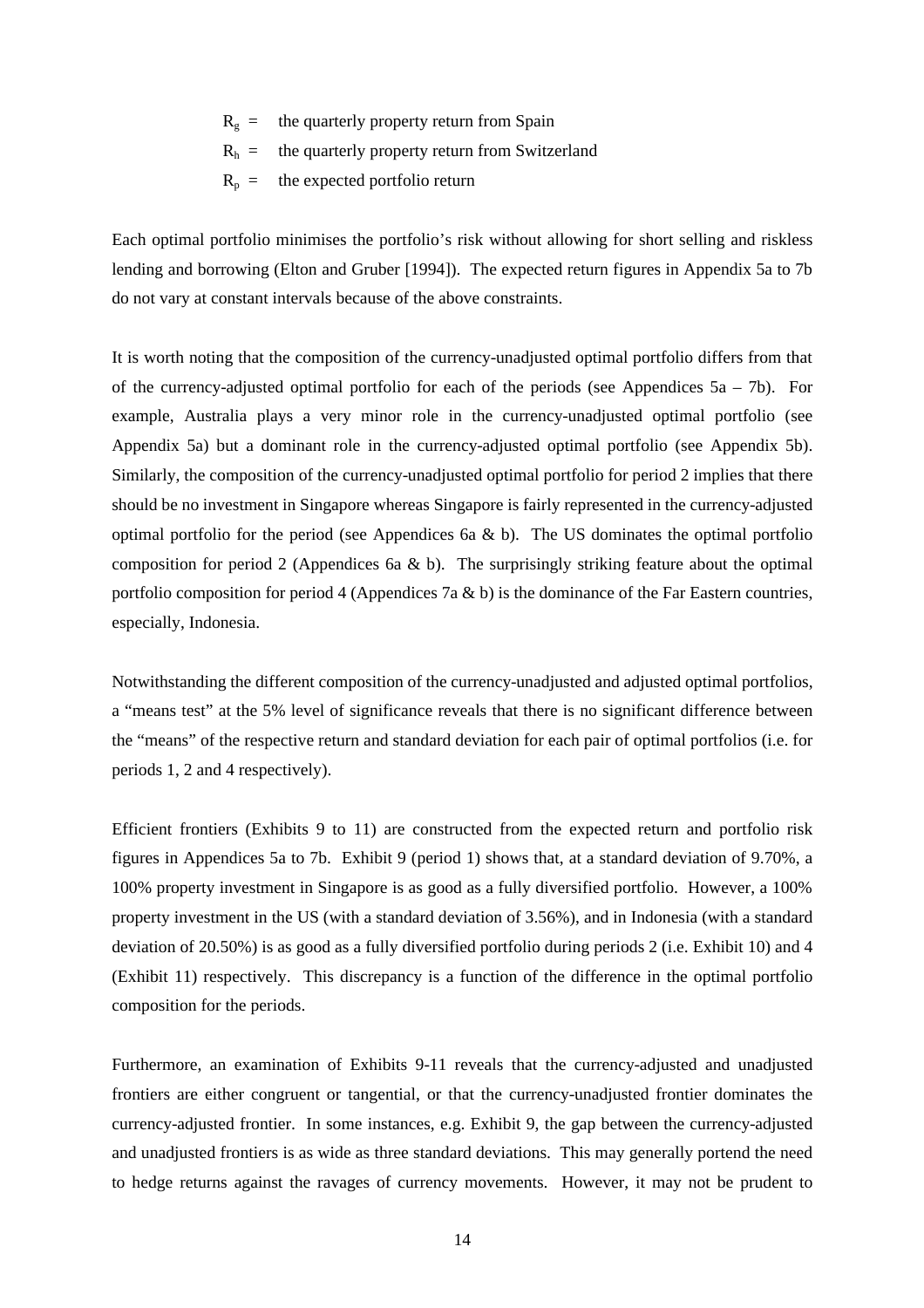conclude that hedging is warranted as statistical tests have shown that there is no significant difference between the adjusted and unadjusted returns of each set of optimal portfolios. Furthermore the dominance of the unadjusted frontier may be due to the fact that the composition of the currencyadjusted optimal portfolio is substantially different from that of currency-unadjusted optimal portfolio. For example, the currency-unadjusted and adjusted efficient frontiers for period 1 are respectively dominated by Singapore and Germany, and Singapore, Australia and Germany (Appendices 5a & b). Similarly, the unadjusted efficient frontier for period 2 is dominated by US and Germany while the adjusted frontier is dominated by US, Germany, Hong Kong and Singapore (Appendices 6a  $\&$  b). Thus, it may not be correct to interpret the relative positions of the frontiers as a sole function of currency volatility.

However, even if the two frontiers were "comparable", the need for hedging will, inter alia, be a function of the location of the investors' optimal portfolio on the efficient frontier. The congruence of the two frontiers for expected quarterly return of 4% and above (Exhibit 9) implies that the effect of currency volatility is inconsequential on the returns of portfolios located between A and B. This assertion is supported by statistical analysis of the returns and risk for the "comparable" portfolios (Exhibit 9b) on the optimal section of the efficient frontiers – i.e. from the minimum variance portfolio upwards – which reveals that at 5% level of significance with df28 (2-tailed), there is no significant difference between the respective returns and risk of the optimal portfolios on the adjusted and unadjusted frontiers. This implies that hedging a well-diversified international portfolio of real property is not warranted (see Addae-Dapaah and Chho, 1996; Addae-Dapaah and Goh, 1998). This is particularly so as maintaining a long-term hedge may not be cost effective. Several researchers, e.g. Froot [1993], Ziobrowski and Ziobrowski [1993 & 1995], Ziobrowski *et al* [1997] and Worzala [1995] have questioned the effectiveness of using derivatives to hedge real estate investments. However, Lizieri *et al* [1998] have controverted the results of these studies by finding that currency hedge (swap) is effective in reducing risk, albeit reducing expected return as well. It must be noted, however, that Lizieri *et al* [1998] only deal with property investment in a single country, UK. This means that the finding of Lizieri *et al* [1998] may not apply to a fully diversified international property portfolio as they do not account for the possibility of a natural hedge resulting from the comovement of exchange rate returns and property returns vis-à-vis inter country correlations of currency returns and property returns.

# **CONCLUSION**

The upside/downside currency risk of a single foreign country property investment can be substantial, as currency conversions can increase/decrease foreign currency-denominated return by 664.29%/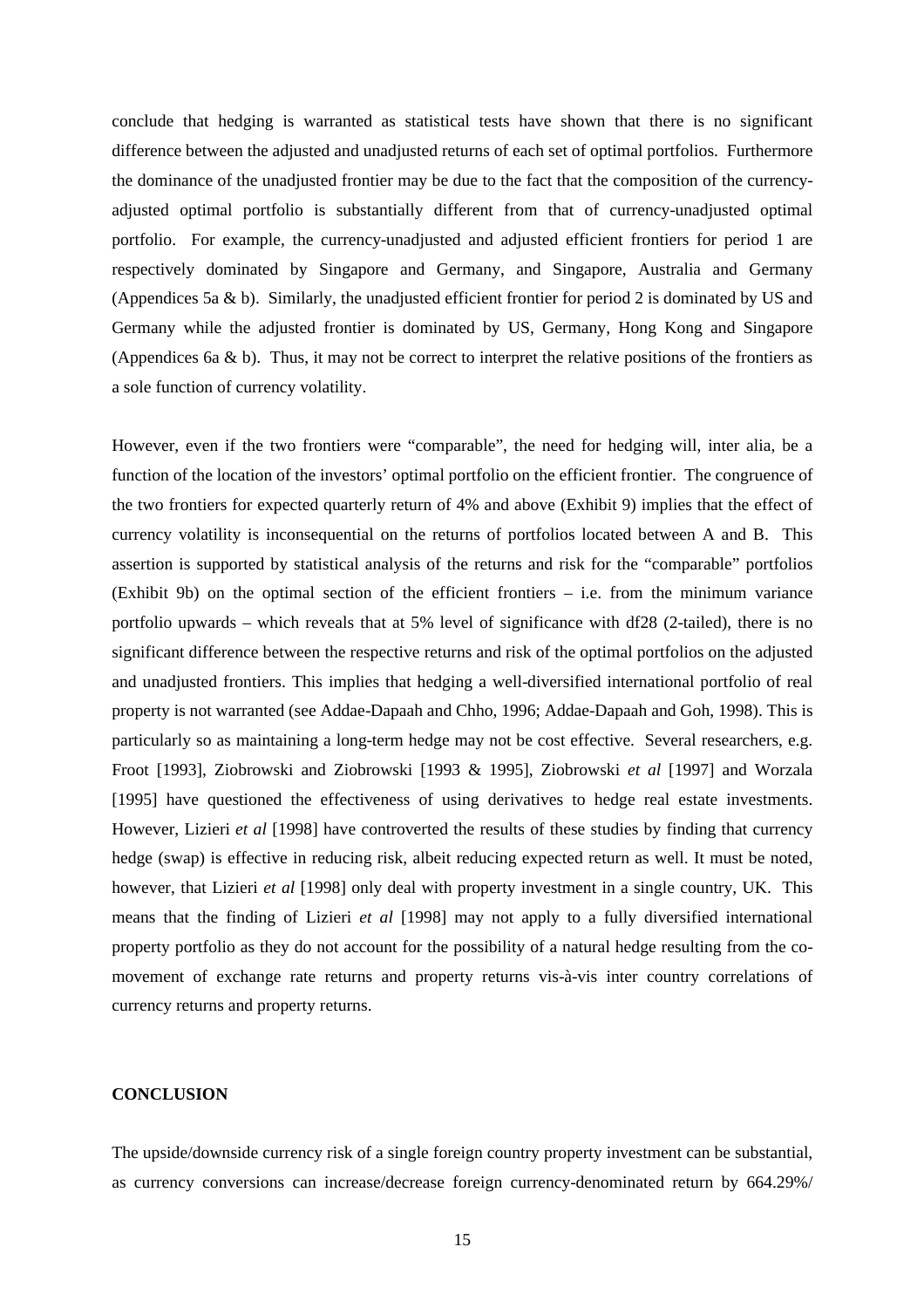5,200% (see Exhibit 2, periods 3 & 10) and attenuate/amplify risk by 17.6%/13,050% (see Exhibit 4, periods 8 & 6). This is consistent with the findings of Addae-Dapaah and Goh [1998], Worzala [1995], Radcliffe [1994], and Ziobrowski and Curcio [1991]. However, hypotheses tests at 5% level of significance reveal that apart from Hong Kong, the impact of the exchange rate volatility on return and risk is virtually statistically insignificant.

Exhibits 9 to 11 depict the cumulative impact of exchange rates movement. The Exhibits show that the currency-unadjusted and adjusted frontiers are either congruent or tangential, or that the unadjusted frontiers dominate the adjusted frontiers. The difference between the two frontiers is not, however, statistically significant at 5% level of significance. This is a function of the relatively low correlations, and even negative correlations between exchange rate returns and unadjusted property returns *vis-à-vis* the relatively low positive and negative inter-country correlations of exchange rate returns and property returns, which enable movements between the currency returns and a fully diversified international property portfolio return over time to provide a natural hedge against currency movement. Therefore, the hypothesis that currency risk has a significant effect on the return from a fully diversified international property portfolio is rejected.

Since the difference between the mean returns of the unadjusted and adjusted optimal portfolios is not large enough to be significant from a practical business perspective, investors with fully diversified international property portfolios should not be unduly apprehensive of the ravages of currency risk. Furthermore, it must be noted that the composition of the currency-adjusted optimal portfolio differs from that of the unadjusted optimal portfolio (see Appendix 5-7). However, the difference between the unadjusted and the adjusted optimal portfolio returns has been found to be insignificant from any practical business perspective to imply that hedging of a well-diversified portfolio of international real estate investment is not a necessity.

#### **NOTES**

- $1$ . This assumption is necessary to ensure that subsequent analyses and conclusions are neither complicated by, nor tainted with, capital rationing issues.
- <sup>2</sup> Matlab is computer software developed and patented by Mathworks, Inc. (1998), Latik, Massachusetts, USA. The software has both a PC version and an Unix version. Matlab has several toolboxes including the Optimisation toolbox, which was employed for the computation of the optimal portfolio for this paper. By following the instructions and steps in the toolbox, entering the relevant data, and typing the command:  $X=qp(H,C,A,b,vlb,vub,xO,neqcstr)$  – see Matlab Toolbox Manual – the software will compute and give you the optimal portfolio weightages. By typing another command:

$$
\frac{1}{2} * ?
$$
 \* H \* ? (see Matlab Toolbox Manual)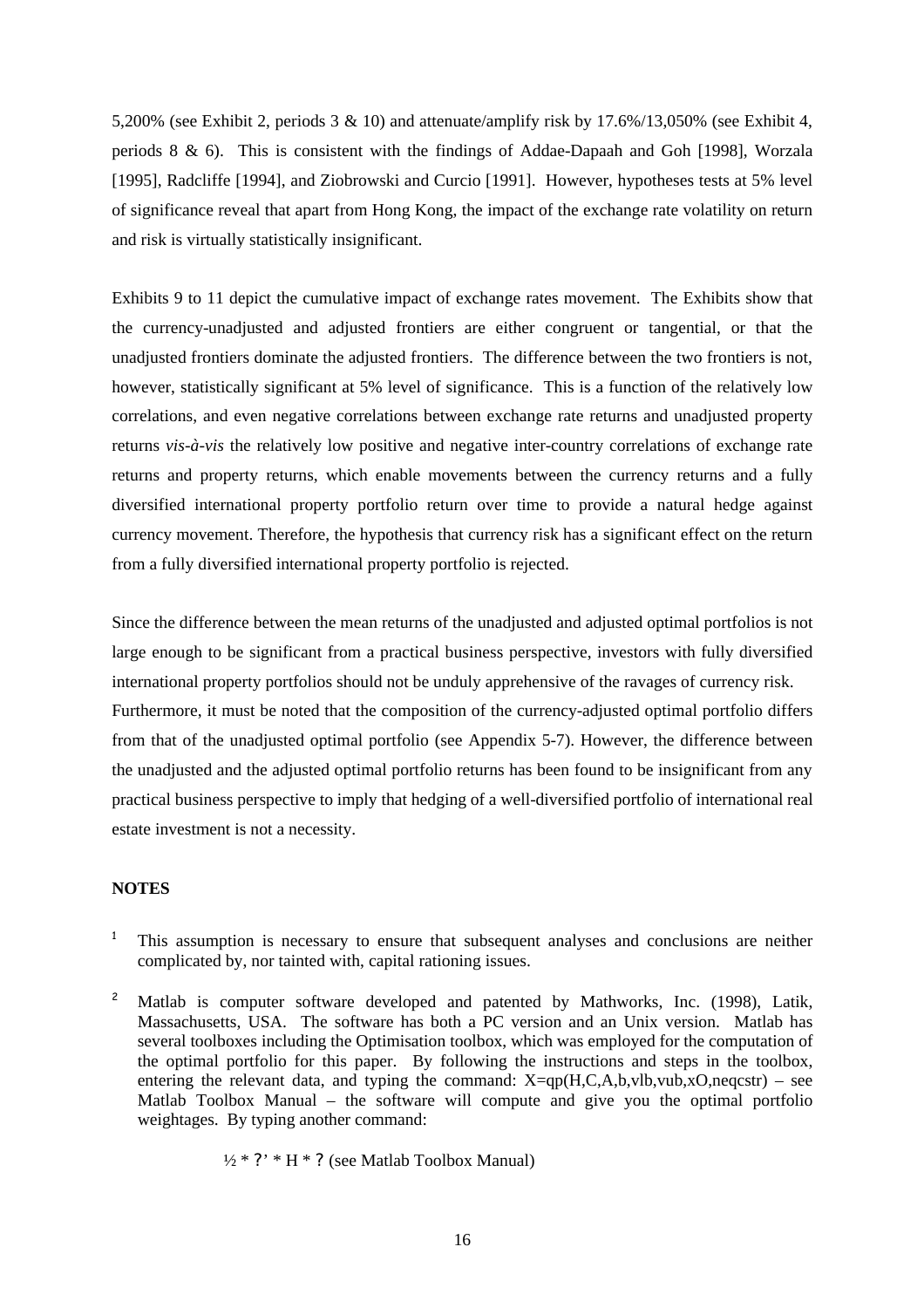The portfolio variance for the specific expected return will be given.

- <sup>3</sup> Expected (rate of) return is used in this paper because the analyses and conclusions are based on the arithmetic mean of historic quarterly return data. Since a mean has a measure of variability (i.e. risk), and the future is also uncertain, the term "expected" (rate of) return is used to reflect the element of uncertainty.
- <sup>4</sup> Following the notations in the paper, the risk for foreign currency denominated return is calculated as follows:

$$
? \; \sqrt{\frac{\sum_{i=1}^{k} (R_{it} ? R_i)^2}{k}}
$$

where  $? =$  standard deviation of asset;

while the total risk for currency adjusted return is calculated as follows:

$$
?_{s}?\sqrt{?_{x}^2?_{i}^2?_{zi}^2}
$$

where  $2\frac{2}{x}$  and  $2\frac{2}{i}$  are the variance of exchange rate return, and return on asset *i* respectively.

<sup>5</sup> The correlation coefficients re calculated as follows:

$$
?_{ij}?\frac{Cov(i,j)}{?_{i}?_{j}}
$$

subject to  $-1$  ?  $?_{ij}$  ? 1

Cov(i, j) ? 
$$
\frac{1}{n} \sum_{i, j \nmid 1}^{n} (R_i ? R_i^*)(R_j R_j^*)
$$

where 
$$
?_{ij}
$$
 = correlation coefficient between asset i and j Cov(i,j) = covariance between asset i and j  $R_i$ ,  $R_j$  = actual return on asset i and j respectively  $R_i^*, R_j^*$  ? expected return on asset i and j respectively  $?_{i}, ?_{j}$  = standard deviation of asset i and j respectively  $n$  = number of equally likely joint outcomes

The adjusted correlation coefficients are based on the currency adjusted returns and standard deviations.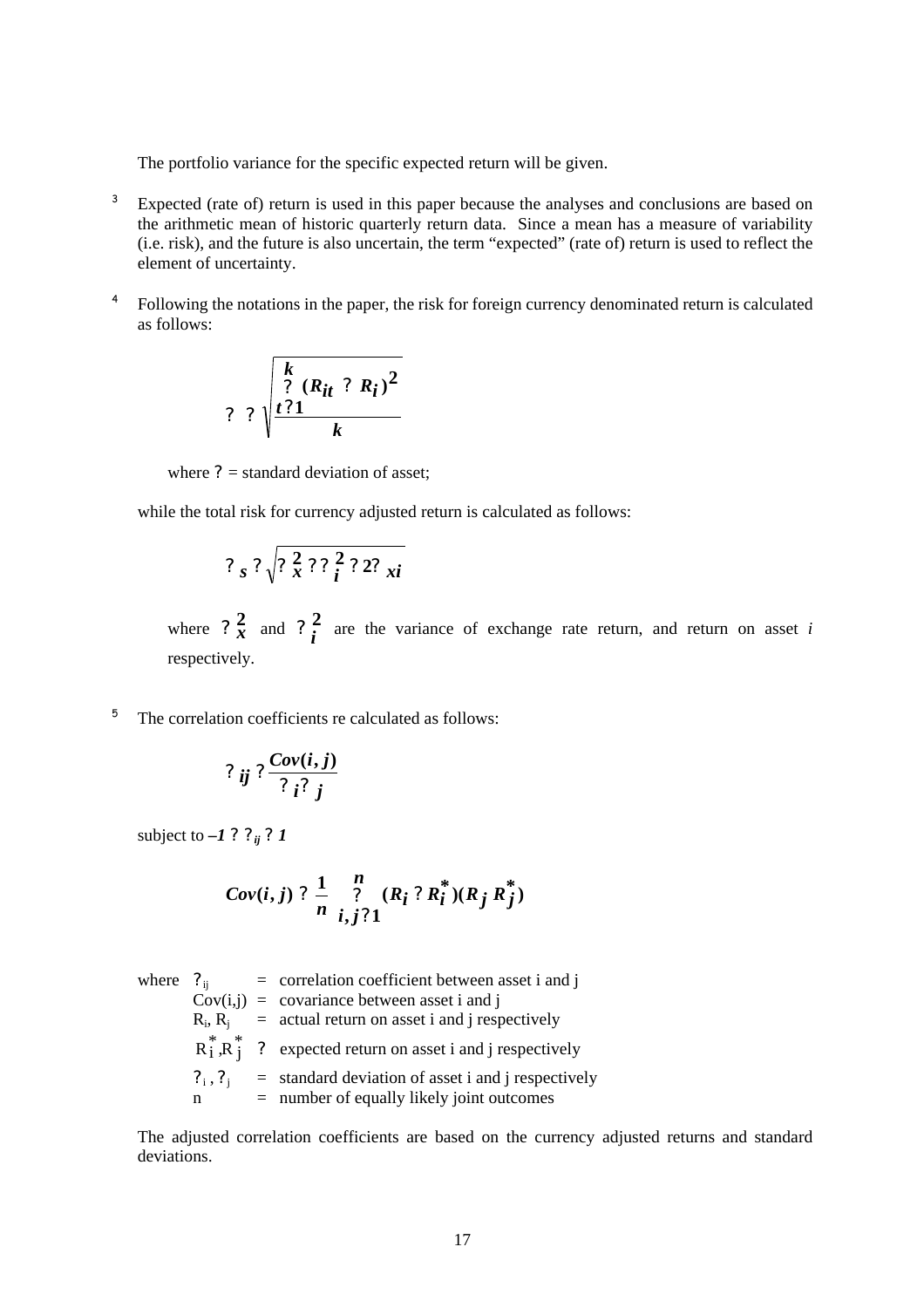6 1% level of significance is chosen for this analysis to minimize the occurrence of type II error.

$$
Z_{ij} \cdot \frac{r_a \cdot r_u \cdot (r_a \cdot r_u)}{\left(\frac{1}{N_n} \cdot \frac{1}{N_u}\right)}
$$

where  $Z = \text{test statistics} \sim N(0,1)$  $r_a$ ,  $r_u$  = expected return after and before currency adjustment  $?_{\text{a}}$ ,  $?_{\text{u}}$  = population mean after and before currency adjustment  $N_a$ ,  $N_u$  = sample size for adjusted and unadjusted return  $N_a$  ?  $N_u$  ? 2  $\frac{\lambda}{2}$ ,  $\frac{N_a?^2_2?N_u?^2_u}{N_u}$  $? N<sub>u</sub>$ ?  $\frac{\gamma}{\gamma}$  ?  $\frac{N_a ? a ? N_u ? u}{N_a ? N_u ? ?}$  = common population variance  $?_{\mathrm{a}}$ ,  $?_{\mathrm{u}}$  = currency-adjusted and unadjusted standard deviation

$$
T\,t\frac{r_a r_u \,2 \,(\,r_a \,2 \,r_u\,)}{\hat{r}\sqrt{\frac{I}{N_a}\,2\,\frac{I}{N_u}}}\sim t\,(\,N_a\,2\,N_u\,2\,2\,)
$$

<sup>9</sup> The formula is:

7

$$
Z_{ij}(k) ? \frac{1}{2} ln \frac{? 1 ? ?_{ij} ?}{? 1 ? ?_{ij} ?}
$$

|          | where $Z_{ii}(k)$ = Fisher transformation         |
|----------|---------------------------------------------------|
| $?_{ii}$ | $=$ correlation coefficient between asset i and j |
| k        | $= a$ or u                                        |
| a        | $=$ exchange rate adjusted                        |
| u        | $=$ exchange rate unadjusted                      |

and,

$$
Z_{ij} \n\begin{array}{c} Z_{ij}(a) \n\end{array} \n\frac{Z_{ij}(a) \n\begin{array}{c} Z_{ij}(u) \\ \n\end{array} \n\frac{1}{N_a \n\begin{array}{c} 3 \n\end{array} \n\frac{1}{N_u \n\begin{array}{c} 3 \n\end{array}} \n\sim N(0,1)
$$

where  $N =$  sample size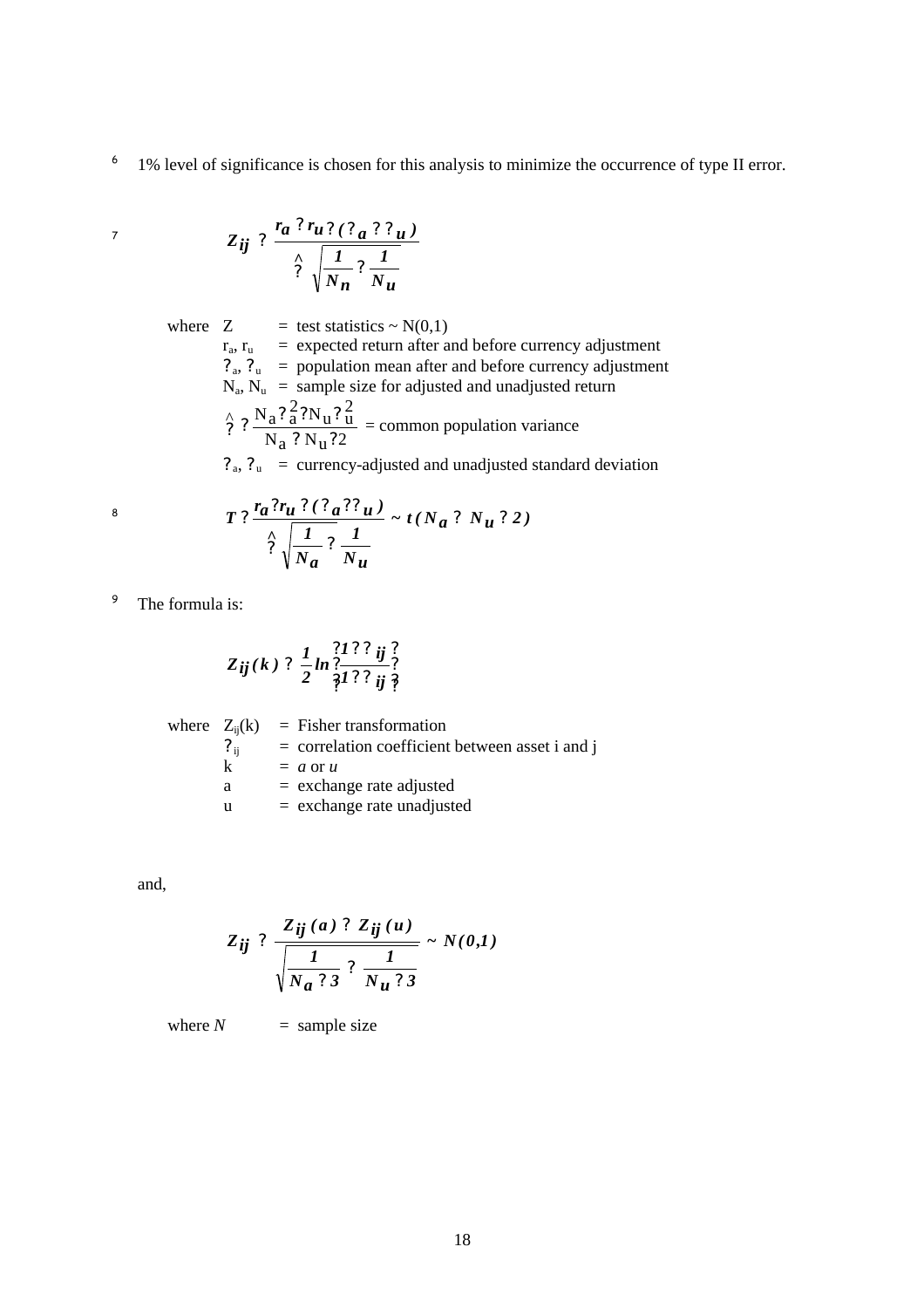### **Reference:**

Addae-Dapaah, K. and B.K. Choo, International Diversification of Property Stock – A Singaporean Investor's Viewpoint, *Real Estate Finance,* Fall 1996, 13:3, 54-66.

Addae-Dapaah, K. and L.Y. Goh, Currency Risk and Office Investment in Asia Pacific, *Real Estate Finance,* Fall 1998, 15:3, 67-85.

Balogh, C. and J. Sultan, Investing in Foreign Real Estate: A Primer, *Real Estate Review,* Spring 1997, 7:1, 73-80.

Benari, Y., When is Hedging Foreign Assets Effective? *Journal of Portfolio Management,* Fall 1991, 18:1, 66-71.

Boydell, S. and P. Clayton, *Property as an Investment Medium: Its Role in the Institutional Portfolio.* London: Financial Times Business Information, 1992.

Brueggeman, W.B., A.H. Chen, and T.G. Thibodeau, Real Estate Investment Funds: Performance and Portfolio Considerations, *Journal of American Real Estate and Urban Economics Association*, 1984, 12, 333-354.

Dawson, A. and W.H. Rodley, The Use of Exchange-Rate Hedging Techniques by UK Property Companies, *Journal of Property Finance*, 1994, 4:5, 56-67.

Elton, E.J. and M.J. Gruber, *Modern Portfolio Theory and Investment Analysis*, New York: John Wiley & Sons,  $4^{\text{th}}$  Edition, 1994.

Errunza, V.R., Gains from Portfolio Diversification into Less Developed Countries Securities, *Journal of International Business Studies,* Fall/Winter 1977, 8:2, 83-99.

Emerging Markets: A New Opportunity for Improving Global Portfolio Performance, *Financial Analyst Journal,* September/October 1983, 39:5, 51-58.

Eun, C.S. and B.G. Resnick, Exchange Rate Uncertainty, Forward Contracts, and International Portfolio Selection, *Journal of Finance,* March 1988, 43:1, 197-215.

Firstenberg, P.M., S.A. Ross, and R.M. Zisler, Real Estate: The Whole Story, *Journal of Portfolio Management,* Spring 1988, 14:3,23-32.

Fraser, W., The Risk of Property to the Institutional Investor, *Journal of Valuation*, 1985,4:1, 45-49.

Friedman, H.S., Real Estate Investment and Portfolio Theory, *Journal of Financial and Quantitative Analysis*, 1970, 5, 861-874.

Froot, K.A., *Currency Hedging Over Long Horizons, Working Paper Series*, National Bureau of Economic Research, 1993.

Lessard, D.R., International Portfolio Diversification: A Multivariate Analysis for a Group of Latin-American Countries, *Journal of Finance,* June 1973, 28:3, 619 –633.

Lessard, D.R., World, Country and Industry Relationships in Equity Returns, *Financial Analysts Journal*,January-February, 1976, 32:1, 32-38.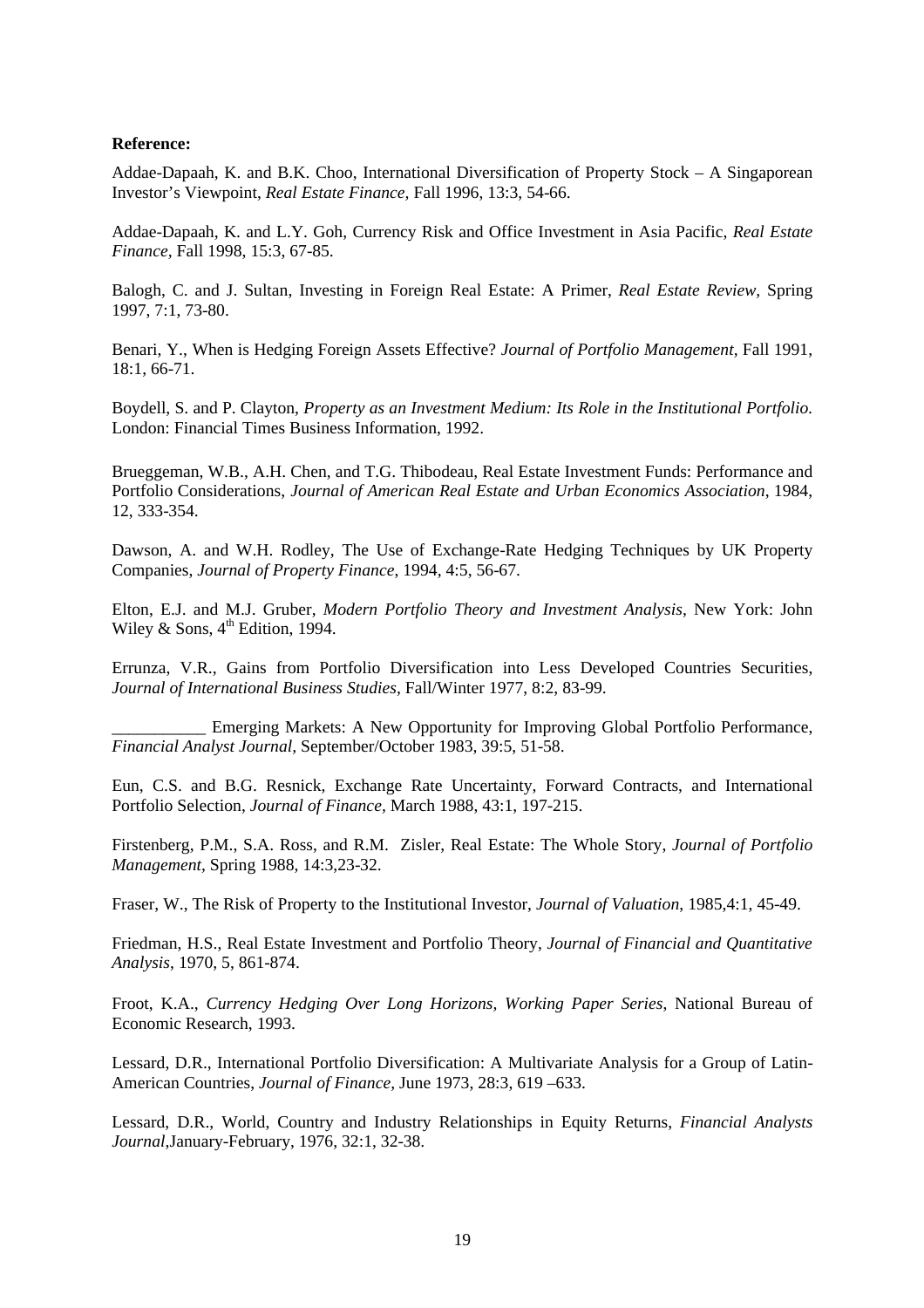Levin, J. and A.D. Fox, *Elementary Statistics in Social Research*, New York: Harper Collins Publishers, 1991.

Levy, H. and M. Sarnat, International Diversification of Investment Portfolios, *American Economic Review,* 1970, 60, 668-675.

Liow, K.H., *Property Policy, Property Asset Values and Share Prices for Property Intensive Companies*, Unpublished Ph.D. thesis, University of Manchester (1994).

Lizieri, C. and L. Findlay, International Property Portfolio Strategies: Problems and Opportunities, *Journal of Property Valuation and Investment*, 1995, 13: 1, 6-21.

Lizieri, C, E. Worzala, and , R.Johnson , *To Hedge or Not to Hedge? A study of international real estate investment under exchange rate uncertainty*, London: The Royal Institution of Chartered Surveyors, 1998.

Logue, D.E. An Experiment in International Diversification, *Journal of Portfolio Management*, Fall 1982, 8, 22-27.

Newell, G. and E. Worzala, The Role of International Property in Investment Portfolio, *Journal of Property Finance,* 1995, 6:1, 55-63.

Panton, D.B., V.P. Lessig, and O.M. Joy, Co-Movement of International Equity Markets: A Taxanomic Approach, *Journal of Financial and Quantitative Analysis,* September, 1976, 11:3, 415- 432.

Pellat, P.G.K., The Analysis of Real Estate Investments Under Uncertainty, *Journal of Finance,* 1972, 27, 459-471.

Radcliffe, R.C. *Investment: Concepts, Analysis, Strategy*. New York: Harper Collins College Publishers,  $4^{\text{th}}$  Edition, 1994.

Roulac, S.E., Can Real Estate Returns Outperform Common Stocks? *Journal of Portfolio Management,* 1976, 2, 26-43.

Rubens, H.J., T.M. Bond, and R.J. Webb, The Inflation Hedging Effectiveness of Real Estate, *Journal of Real Estate Research*, Summer 1989, 4:2, 45-54.

Solnik, B.H. Why Not Diversify Internationally Rather Than Domestically? *Financial Analysts Journal*, July-August, 1974, 30:4, 48-54.

Solnik, B.H., *International Investments*, Boston: Addison-Wesley, 3<sup>rd</sup> Edition, 1996.

Taylor, J.H., *Global Investing for the 21st Century*, Singapore: Toppan, 1995.

Webb, J.R. and J.A Rubens, How Much in Real Estate? A Surprising Answer, *Journal of Portfolio Management*, Spring 1987, 13:3, 10-14.

Webb, J.R., R.J. Curcio, and J.H.Rubens, Diversification Gains from Including Real Estate in Mixed-Asset Portfolios, *Decision Sciences*, 1985, 19, 434-452.